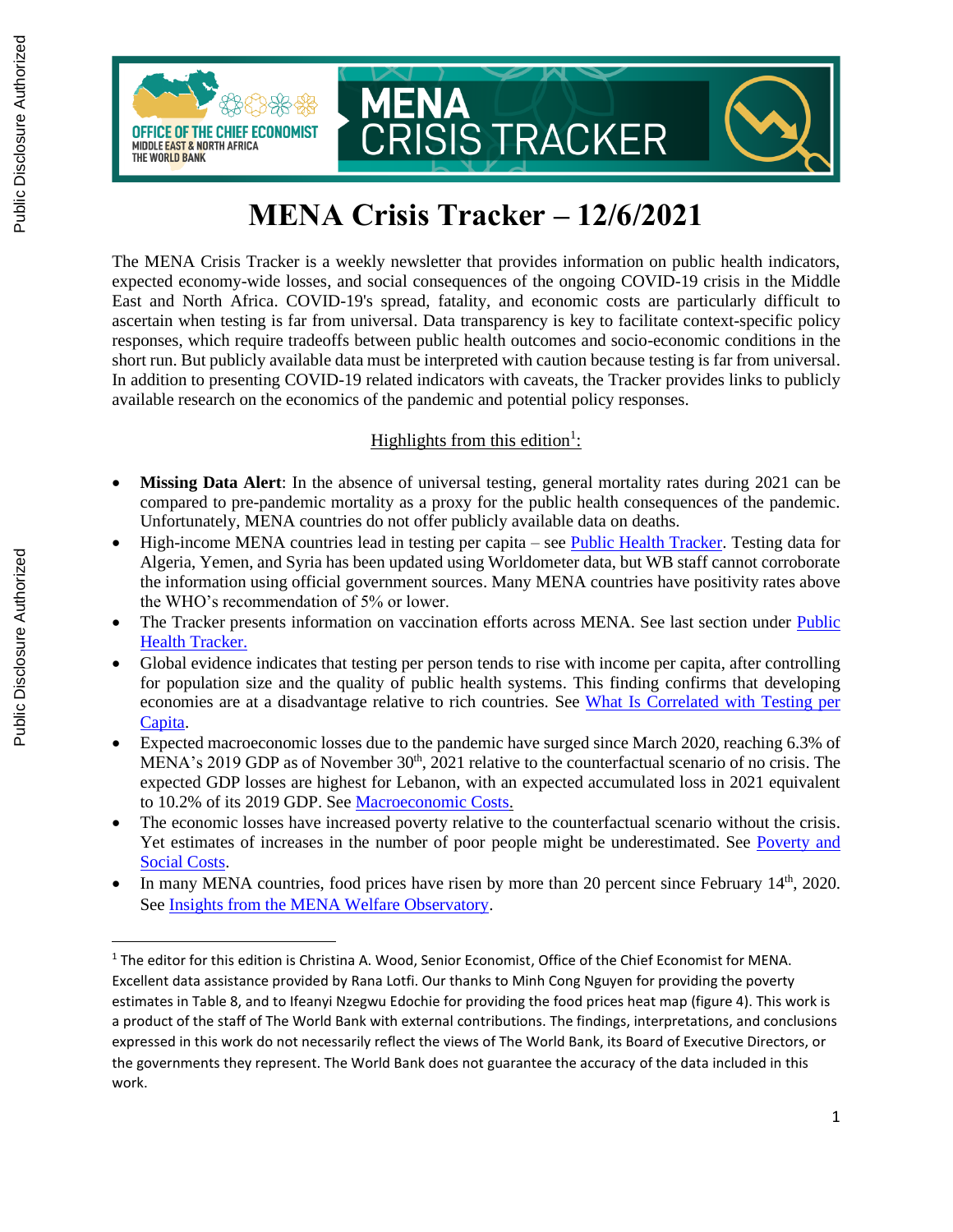

• [Insights from Academia](#page-18-0) includes a new [paper](https://erf.org.eg/publications/covid-19-and-food-security-challenges-in-the-mena-region-2/) that assesses the link between the pandemic and food security status in MENA.

<span id="page-1-0"></span>

|    | <b>Table of Contents</b>                                       |    |  |
|----|----------------------------------------------------------------|----|--|
|    | <b>Public Health Tracker</b>                                   | 3  |  |
| Ш. | What Is Correlated with Testing per Capita?                    | 10 |  |
|    | <b>III.</b> Macroeconomic Costs                                | 12 |  |
|    | <b>IV.</b> Poverty and Social Costs                            | 15 |  |
| v. | Insights from the MENA Welfare Observatory (Poverty Team)      | 18 |  |
|    | <b>VI.</b> Insights from Academia                              | 19 |  |
|    | <b>VII. Useful Resources for Information on COVID-19</b><br>21 |    |  |
|    |                                                                |    |  |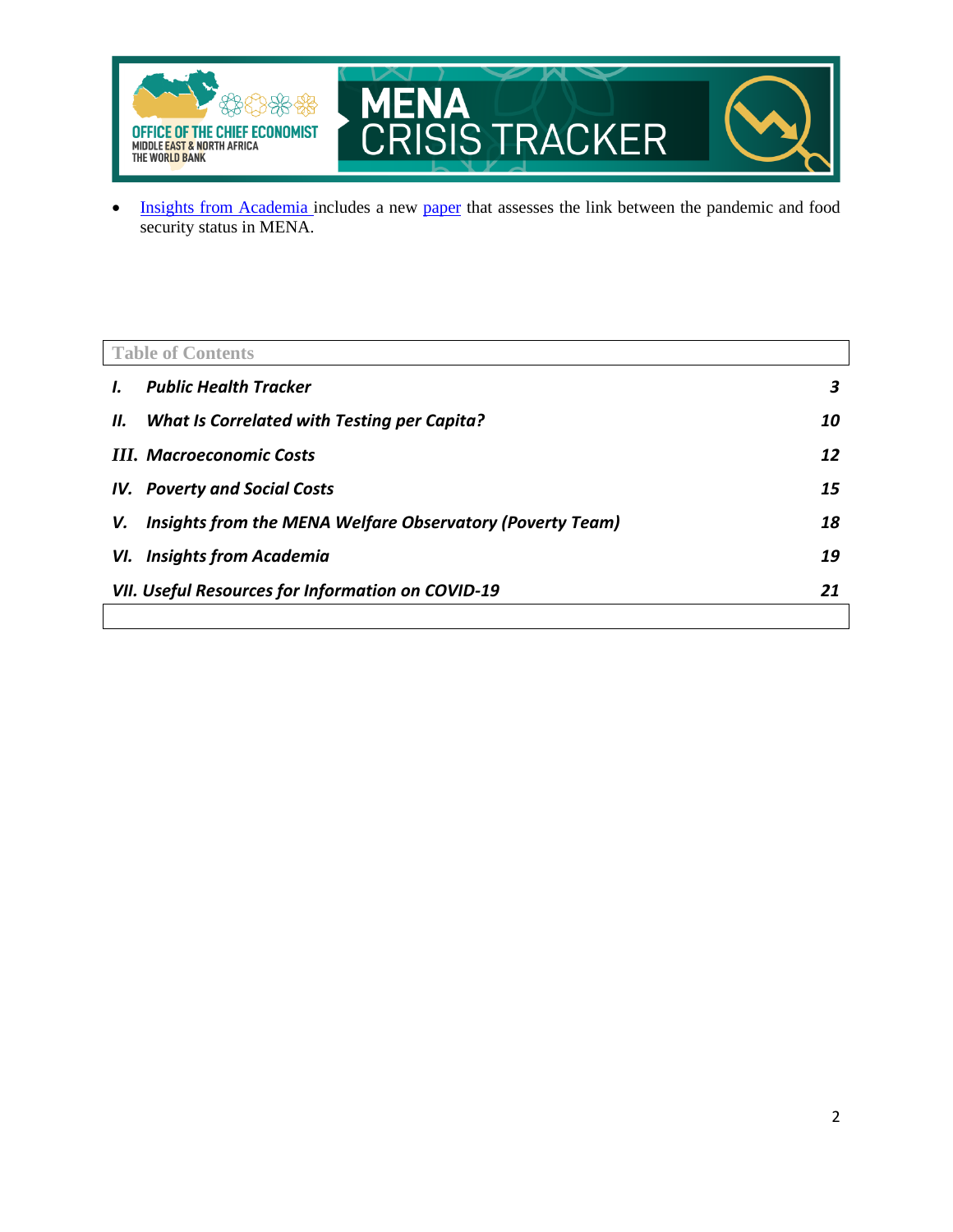

## <span id="page-2-0"></span>**I. Public Health Tracker**

Under the hypothetical of universal testing, the spread of the virus is measured by the number of COVID-19 cases per capita, and its fatality rate is tracked by the number of deaths per capita. Given that the incidence of testing around the world and in MENA is far from universal, indicators of the spread are neither strictly reliable nor comparable across countries. In fact, it is likely that countries with more widespread testing will present higher rates of spread and fatality. Hence the degree of testing itself must be tracked to put the indicators of the spread and deaths in perspective. Testing is tracked by two indicators: the number of tests per capita and the test positivity rate (number of positive cases over total tests) which tends to decline with the incidence of testing. Table 1 provides a summary of the indicators and their caveats.

|                                    | <b>Indicator</b>                 | <b>Caveats</b>                               |
|------------------------------------|----------------------------------|----------------------------------------------|
| <b>Testing</b><br>Tests per capita |                                  | Testing data is sparse for some economies    |
|                                    | Test positivity rate (number of  | Emerging rule-of-thumb: Test-positivity rate |
|                                    | positive cases over total tests) | should be below 5 percent                    |
| <b>Spread</b>                      | Number of COVID-19 cases per     | Testing is not universal; many cases may be  |
|                                    | capita                           | missed                                       |
|                                    |                                  | COVID-19 deaths may be misattributed, or at- |
| <b>Fatality</b>                    | Deaths due to COVID-19 per       | home deaths may be missed; deaths may be     |
|                                    | capita                           | underestimated                               |

### **Table 1: Summary of Public Health Indicators**

**Missing data alert**: Given that testing is not universal, an arguably more trustworthy indicator of the fatality rate is the difference between total deaths reported during the spread and pre-pandemic mortality trends. Currently, most MENA countries do not provide readily accessible historical or recent data on the number of deaths (due to any cause). This alone indicates that MENA faces a transparency challenge.

Another caveat to keep in mind is that each country may be at a different stage of the pandemic. A country may seem to be faring better than another, although at the peak of the outbreak it may suffer more. Without universal testing, the true spread of the virus can only be understood by random population testing.<sup>[1][2]</sup> Notably, reported numbers are susceptible to selection bias, since it is common for only those with symptoms to be tested. Random population testing has only been undertaken in a few places. In New York State, random testing of 3000 individuals revealed that 14 percent were carriers of the COVID-19 antibody as of April  $23$ .<sup>[3]</sup> In Indiana, random population

<sup>[1]</sup> <https://www.ncbi.nlm.nih.gov/pmc/articles/PMC7138654/>

<sup>[2]</sup> <https://www.medrxiv.org/content/10.1101/2020.04.09.20059360v2>

<sup>[3]</sup> <https://www.reuters.com/article/us-health-coronavirus-usa-new-york-idUSKCN2252WN>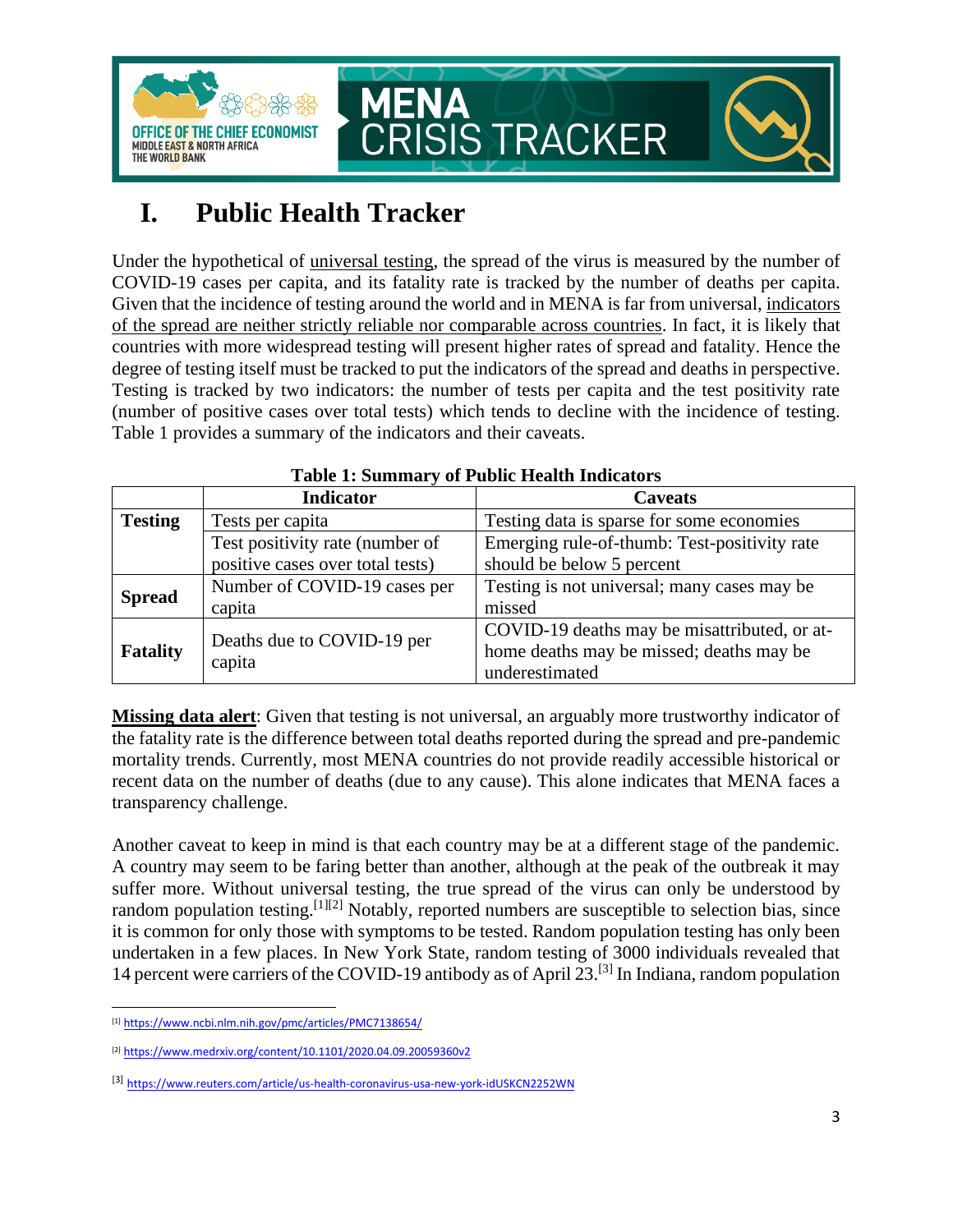

testing in April suggested that the virus had a 2.8% prevalence rate in the state, implying that for every officially reported case of COVID-19, 10 cases were unreported.<sup>[4]</sup> In a state in southern Brazil, a program was launched to randomly test 18,000 people. A significant upward trend was observed over the course of three surveys, with an increase in seroprevalence from 0.135% in the first round to 0.222% in the third during the early days since the arrival of the virus in southern Brazil.<sup>[5]</sup>

In the MENA Region, few studies have tried to assess the seroprevalence of antibodies against SARS-CoV-2. In Al-Madinah, Saudi Arabia, after studying samples from 1,212 healthy blood donors between mid-May and mid-July, 2020, a study showed a seroprevalence of 19.3%.[6] In Iran, and based on a larger sample size of 8,902 individuals, random testing conducted between April and June 2020 showed a seropositivity rate of 17.1%.[7] A second study conducted in Iran's Guilan province during April 2020, based on 551 individuals, exposed an even higher seroprevalence of 22%.<sup>[8]</sup> However, it is important to notice that seropositivity rates may largely vary depending on the population and the surrounding circumstances. In Jordan, after studying 746 healthy blood donors living under strict lockdown measures between January and June 2020, it was found that none of the individuals carried COVID-19 antibodies. Still, it is possible that the spread of the virus could be much higher than reported by official statistics.

### **News Highlights**:

- ❖ Innovation drives healthcare in the [UAE.](https://www.zawya.com/mena/en/business/story/Innovation_drives_healthcare_in_the_UAE-SNG_265950459/)
- ❖ COVID Omicron: How are [Middle Eastern countries](https://www.jpost.com/middle-east/covid-omicron-how-are-middle-eastern-countries-responding-to-the-variant-687134) responding to the variant?
- ❖ [Egypt](https://egyptindependent.com/egypt-is-one-step-away-from-its-first-national-covid-19-vaccine/) is one step away from its first national COVID-19 vaccine.
- ❖ [Iraq](https://www.thenationalnews.com/mena/iraq/2021/11/30/iraq-braces-for-new-coronavirus-wave-at-any-moment/) braces for new coronavirus wave 'at any moment'.
- ❖ 47% o[f MENA energy professionals](https://www.zawya.com/mena/en/economy/story/47_energy_professionals_in_Middle_East_plan_job_switch-SNG_265373556/) plan job switch.
- ❖ [Oil price](https://www.zawya.com/mena/en/markets/story/Oil_falls_3_on_jitters_over_vaccine_efficacy-TR20211130nL1N2SL04AX3/) falls 3% on jitters over vaccine efficacy.

<sup>[4]</sup> <https://www.medrxiv.org/content/10.1101/2020.04.09.20059360v2>

<sup>[5]</sup> <https://www.nature.com/articles/s41591-020-0992-3>

<sup>[6]</sup> <https://www.sciencedirect.com/science/article/pii/S1319562X20306641>

<sup>[7]</sup> [https://www.thelancet.com/journals/laninf/article/PIIS1473-3099\(20\)30858-6/fulltext](https://www.thelancet.com/journals/laninf/article/PIIS1473-3099(20)30858-6/fulltext)

<sup>[8]</sup> <https://www.medrxiv.org/content/10.1101/2020.04.26.20079244v1>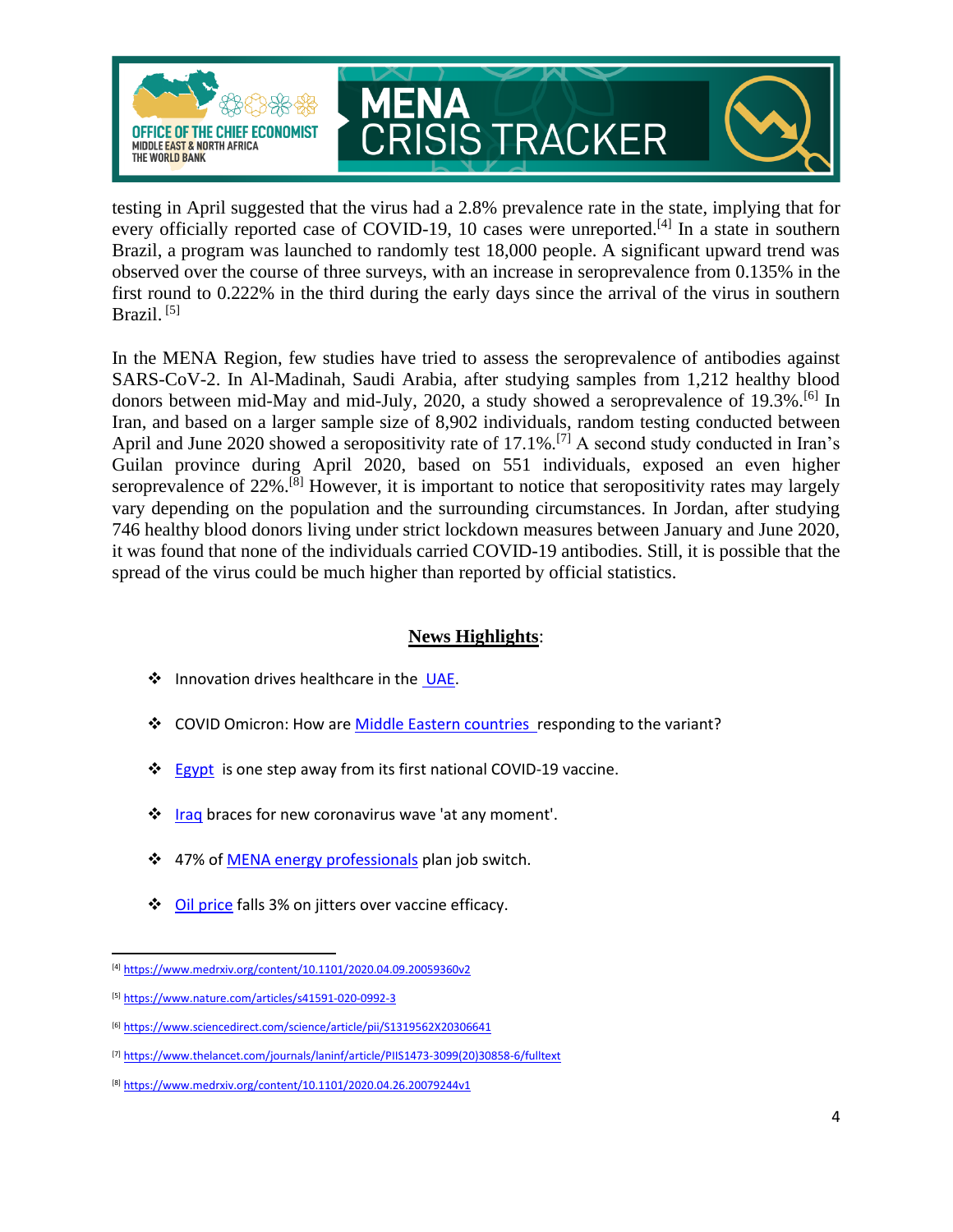

The information below covers data for the date ending: December 6, 2021.

### **1. Testing as of December 6, 2021.**

Table 2 presents each country's tests per million of population and the test-positivity rate. Test positivity rates have improved slightly in a few countries yet remained largely unchanged in most countries since January 2021. Last week showed no change in test positivity rate of the MENA average (6%) or of almost all countries relative to the preceding week—one country showed a marginal improvement, whereas another showed a marginal decrease in that ratio. A low testpositivity rate in cases of low tests per million, or a high test-positivity rate suggests that testing is selective and insufficient relative to the spread of the disease.

Based on last week's data, Arabian gulf countries continue to lead the region in terms of having the highest tests per million in the region, specifically the UAE (10,187,878), Oman (4,724,600) and Bahrain (4,197,413). These three, joined by Saudi Arabia, Djibouti, and Yemen, also have the lowest test-positivity rates below the 5% recommended by the WHO.

Three countries, Syria, Algeria and Yemen, have consistently lacked reliable testing data over the course of the pandemic, have not been providing official updates, and have low tests per million. While the Worldometer database occasionally has updated testing data for these three countries, World Bank staff are unable to corroborate this data from the Worldometer database using official, government sources.

Oman has not released new testing data since September 13<sup>th</sup>, 2021, Egypt has not released new testing data since September  $20<sup>th</sup>$ ,  $2021$  and Lebanon has not released new testing data since November  $22<sup>nd</sup>$ ,  $2021$ .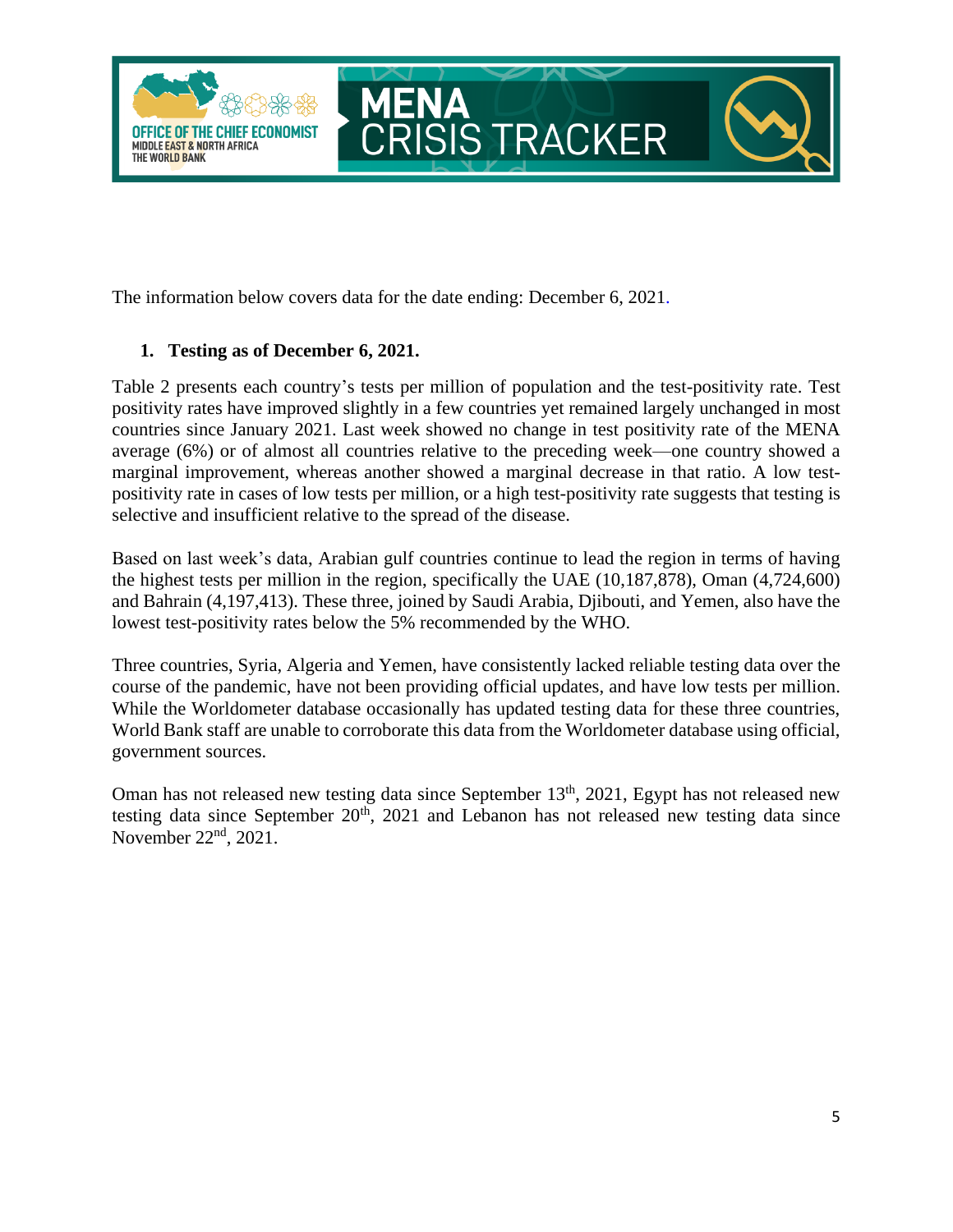

#### **Table 2. COVID-19 Tests per Million of Population as of December 6, 2021**

CRISIS TRACKER

ENA

M

| <b>Country</b>              | Tests/1M   | <b>Total Tests</b> | <b>Tests last week</b> | Cases/Tests     |
|-----------------------------|------------|--------------------|------------------------|-----------------|
| <b>United Arab Emirates</b> | 10,187,878 | 102,497,410        | 1,677,978              |                 |
| Oman                        | 4,724,600  | 25,000,000         |                        | 1               |
| <b>Bahrain</b>              | 4,197,413  | 7,495,132          | 127,713                | $\overline{4}$  |
| Kuwait                      | 1,245,830  | 5,432,522          | 164,269                | $\overline{8}$  |
| Jordan                      | 1,197,954  | 12,395,866         | 338,068                | 8               |
| Qatar                       | 1,076,433  | 3,022,415          | 40,178                 | $\overline{8}$  |
| Saudi Arabia                | 890,745    | 31,698,370         | 620,001                | $\overline{2}$  |
| Lebanon                     | 707,122    | 4,795,578          |                        | 14              |
| <b>West Bank and Gaza</b>   | 523,325    | 2,758,039          | 37,185                 | 16              |
| Iran                        | 457,098    | 39,093,355         | 654,115                | 16              |
| Iraq                        | 395,871    | 16,431,593         | 129,195                | 13              |
| Morocco                     | 279,770    | 10,500,927         | 84,282                 | 9               |
| Libya                       | 275,062    | 1,926,658          | 25,979                 | 19              |
| Tunisia                     | 266,691    | 3,198,939          | 29,560                 | 22              |
| Djibouti                    | 246,249    | 248,335            | 2,194                  | 5               |
| Egypt*                      | 35,147     | 3,693,367          |                        | 10              |
| Yemen*                      | 8,623      | 265,253            |                        | 4               |
| Syria*                      | 6,250      | 113,162            | 9,596                  | 43              |
| Algeria*                    | 5,133      | 230,861            |                        | 92              |
| <b>MENA Region</b>          | 589,973    | 270,797,782        | 3,940,313              | $6\phantom{1}6$ |

Source: Authors' calculations based on data from Worldometer ([https://www.worldometers.info/coronavirus/\)](https://www.worldometers.info/coronavirus/). Color coordination done as follows: 0-5% Green, 6-10% Yellow, 11-19% Orange, 20% + Red. "-" means data is not currently available. Countries should aim to be below the 5 percent test positivity rate threshold, according to a May 12<sup>th</sup> advisory statement by the World Health Organization. \* = World Bank staff have not been able to corroborate the data reported in the Worldometer database.

#### 2. **Spread of COVID-19 as of December 6, 2021**

Table 3 presents the number of reported COVID-19 cases per million of population, cases in the past week and percentage change in cases last week compared to the preceding week. Bahrain (155,591), Lebanon (100,091), Kuwait (94,825) and Jordan (94,318) have the highest rates. Two of these countries, Lebanon and Jordan, posted moderate percentage increases in weekly cases (23% and 15% respectively) while Bahrain (26%) reported a moderately high increase in weekly cases and Kuwait (74%) reported an elevated increase.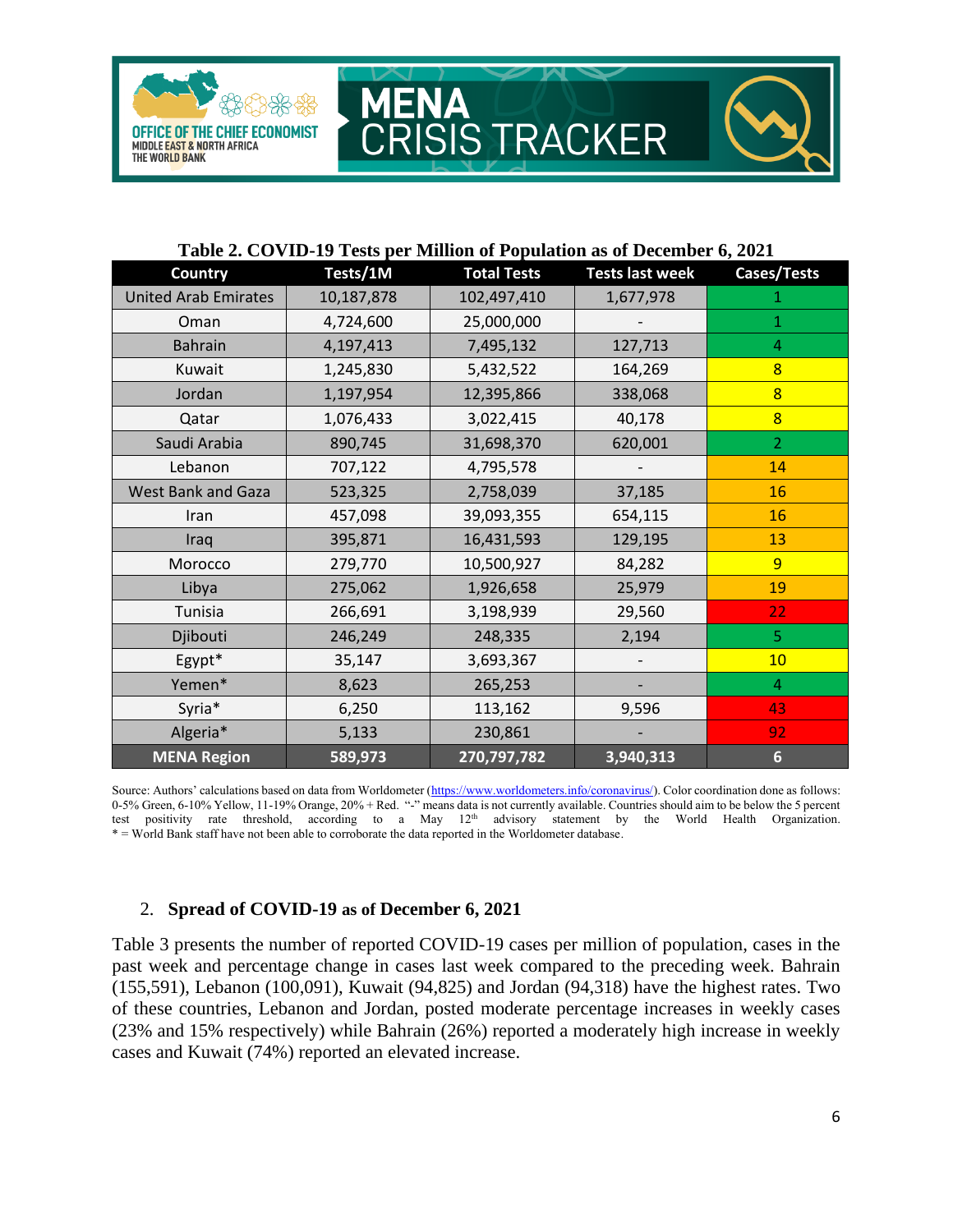

In countries with ongoing conflicts such as Iraq, Libya, Syria, and Yemen, weak testing capacity could often lead to fewer reported positive cases and paint a potentially misleading picture of low spread. In this regard, Libya (-9%), Iraq (-9%) and Syria (-13%) reported moderate decreases in positive cases, whereas Yemen (19%) reported a moderate increase in positive weekly cases. Only two other MENA countries reported decreases in Covid cases last week compared to the preceding week: the UAE (-15%) and Iran (-19%). Six other countries reported zero-to-moderate increases in weekly covid cases, ranging from 0% in Saudi Arabia to 19% in Tunisia. West Bank and Gaza (35%) and Djibouti (33%) recorded moderately high increases in weekly covid cases, whereas Oman reported an elevated increase in weekly cases of 211%, from a relatively low base.

| <b>Country</b>              | Cases/1M | <b>Total Cases</b> | <b>Cases Last</b><br><b>Week</b> | <b>Cases last week</b><br>relative to<br>previous week |
|-----------------------------|----------|--------------------|----------------------------------|--------------------------------------------------------|
| <b>Bahrain</b>              | 155,591  | 277,831            | 246                              | 26%                                                    |
| Lebanon                     | 100,091  | 678,801            | 10,714                           | 23%                                                    |
| Kuwait                      | 94,825   | 413,491            | 225                              | 74%                                                    |
| Jordan                      | 94,318   | 975,956            | 32,651                           | <b>15%</b>                                             |
| Qatar                       | 86,980   | 244,223            | 1,091                            | 4%                                                     |
| West Bank and Gaza          | 81,944   | 431,863            | 2,166                            | 35%                                                    |
| <b>United Arab Emirates</b> | 73,785   | 742,328            | 410                              | $-15%$                                                 |
| Iran                        | 71,727   | 6,134,465          | 25,583                           | $-19%$                                                 |
| Tunisia                     | 59,896   | 718,443            | 1,185                            | 19%                                                    |
| Oman                        | 57,565   | 304,603            | 84                               | 211%                                                   |
| Libya                       | 53,536   | 374,989            | 3,418                            | $-9%$                                                  |
| Iraq                        | 50,216   | 2,084,346          | 4,724                            | $-9%$                                                  |
| Morocco                     | 25,326   | 950,591            | 859                              | 6%                                                     |
| Saudi Arabia                | 15,453   | 549,912            | 217                              | 0%                                                     |
| Djibouti                    | 13,395   | 13,508             | $\overline{4}$                   | 33%                                                    |
| Algeria                     | 4,702    | 211,469            | 1,317                            | 10%                                                    |
| Egypt                       | 3,456    | 363,162            | 6,444                            | 2%                                                     |
| Syria                       | 2,685    | 48,619             | 654                              | $-13%$                                                 |
| Yemen                       | 326      | 10,025             | 38                               | 19%                                                    |
| <b>MENA Region</b>          | 33,831   | 15,528,625         | 92,030                           | $1\%$                                                  |

#### **Table 3. Total Cases per Million Population as of December 6, 2021**

Source: Authors' calculations based on data from Worldometer ([https://www.worldometers.info/coronavirus/\)](https://www.worldometers.info/coronavirus/). Color coordination done as follows: Any % decrease is Green, 0-24% increase is Yellow, 25-49% increase is Orange, 50%+ is Red.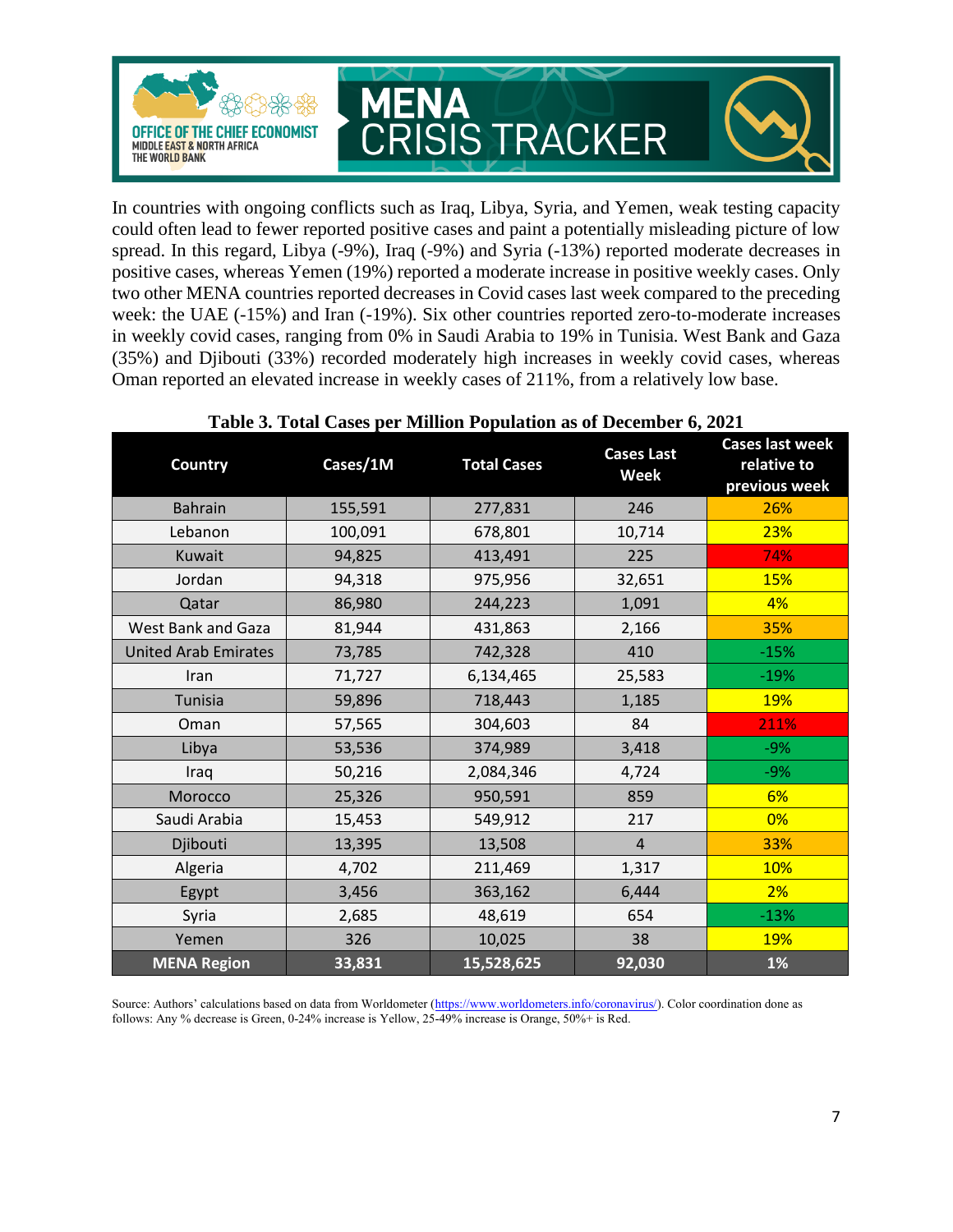

### **3. COVID-19 Fatality as of December 6, 2021**

Table 4 shows the deaths per million of population, and the last week's percentage change in deaths relative to the preceding week. A limitation of this measure is that it may underreport deaths by not counting deaths that occur at home, or by misattributing COVID-19 deaths to other causes. Due to either case, the numbers reported may be underestimates. Tunisia (2,118) has the highest rate in the region, followed by Iran (1,522) and Lebanon (1,294). Iran joined four other MENA countries—Libya, Iraq, Kuwait and Egypt—in posting declines in Covid-related deaths last week relative to the preceding week, ranging from -5% to -100%. Nine other countries had zero-tomoderate increases in deaths, ranging from 0% in the UAE and Yemen to 24% in West Bank and Gaza. Bahrain, Oman, Qatar and Djibouti again had no covid-related deaths during the week. Lastly, Tunisia had elevated increases in weekly covid-related deaths, from a low base.

| <b>Country</b>              | Deaths/1M | <b>Total Deaths</b> | <b>Deaths last</b><br>week | <b>Deaths last week</b><br>relative to<br>previous week |
|-----------------------------|-----------|---------------------|----------------------------|---------------------------------------------------------|
| Tunisia                     | 2,118     | 25,401              | 38                         | 100%                                                    |
| Iran                        | 1,522     | 130,200             | 571                        | $-15%$                                                  |
| Lebanon                     | 1,294     | 8,775               | 66                         | 3%                                                      |
| Jordan                      | 1,137     | 11,761              | 210                        | <b>11%</b>                                              |
| <b>West Bank and Gaza</b>   | 863       | 4,549               | 21                         | 24%                                                     |
| Libya                       | 784       | 5,493               | 55                         | $-5%$                                                   |
| <b>Bahrain</b>              | 781       | 1,394               | $\Omega$                   | $\qquad \qquad \blacksquare$                            |
| Oman                        | 777       | 4,113               | 0                          |                                                         |
| Iraq                        | 575       | 23,885              | 92                         | $-28%$                                                  |
| Kuwait                      | 565       | 2,465               | $\mathbf 0$                | $-100%$                                                 |
| Morocco                     | 394       | 14,788              | 14                         | 8%                                                      |
| Saudi Arabia                | 249       | 8,844               | 11                         | 22%                                                     |
| Qatar                       | 218       | 611                 | $\mathbf 0$                |                                                         |
| <b>United Arab Emirates</b> | 214       | 2,148               | $\overline{2}$             | 0%                                                      |
| Egypt                       | 197       | 20,727              | 380                        | $-8%$                                                   |
| Djibouti                    | 185       | 187                 | $\mathbf{1}$               |                                                         |
| Syria                       | 153       | 2,777               | 38                         | 9%                                                      |
| Algeria                     | 136       | 6,103               | 45                         | 22%                                                     |
| Yemen                       | 64        | 1,954               | 8                          | 0%                                                      |
| <b>MENA Region</b>          | 602       | 276,175             | 1,552                      | $-7%$                                                   |

Source: Authors' calculations based on data from Worldometer ([https://www.worldometers.info/coronavirus/\)](https://www.worldometers.info/coronavirus/). Color coordination done as follows: Any % decrease is Green, 0-24% increase is Yellow, 25-49% increase is Orange, 50%+ is Red. "—" indicates not applicable due to change from 0 cases the previous week.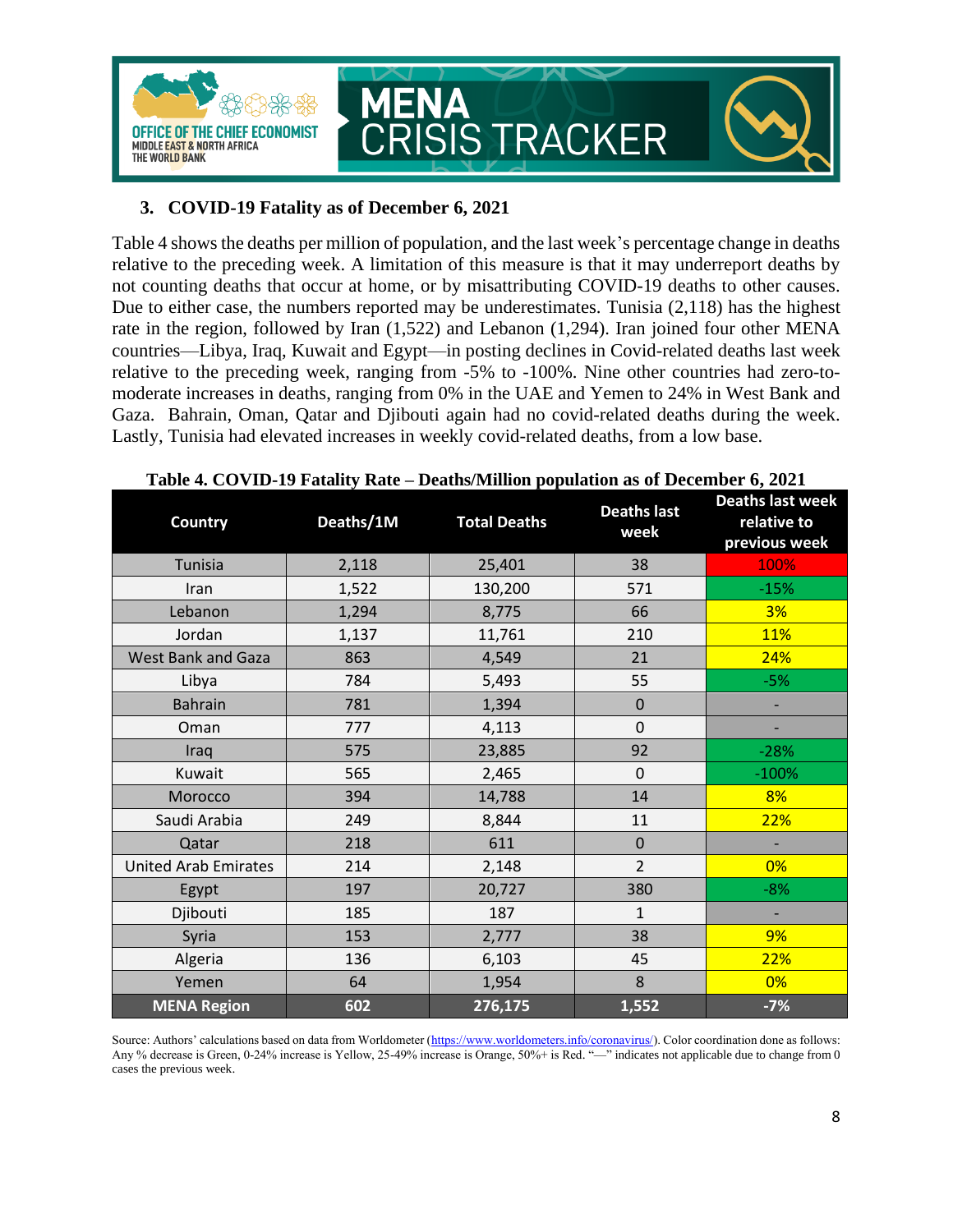

### **4. COVID-19 Vaccinations as of December 6, 2021**

Countries in the MENA region face mixed prospects of vaccine rollout in 2021-22. Arabian Gulf countries such as the UAE, Qatar, and Kuwait lead the region in the percent of the population vaccinated at 88.4%, 75.7%, and 73.1%, respectively (Table 5).

Data on vaccine doses administered has been inconsistent across the region. While most MENA countries have been consistently updating their vaccination numbers, other countries have been slow to release updated figures.

| Country          | % of<br>population<br>vaccinated | <b>Cumulative COVID-19 vaccine</b><br>doses administered | <b>Vaccine Contracts</b>                                        | Vaccine<br>clinical trial<br>participation<br>(Y/N) | Vaccine<br>imports<br>through<br>COVAX<br><b>Facility</b><br>(Y/N) |
|------------------|----------------------------------|----------------------------------------------------------|-----------------------------------------------------------------|-----------------------------------------------------|--------------------------------------------------------------------|
| Algeria          | 12.1%                            | 12.15 million by November 29th                           | Sputnik V, AstraZeneca, and Sinopharm                           | $\mathsf{N}$                                        | Y                                                                  |
| <b>Bahrain</b>   | 66.5%                            | 2.98 million by December 5th                             | Pfizer and BioNTech, Sinopharm,<br>AstraZeneca                  | Y                                                   | N                                                                  |
| Djibouti         | 2.6%                             | 104,475 by December 2 <sup>nd</sup>                      | Sputnik V                                                       | $\mathsf{N}$                                        | Y                                                                  |
| Egypt            | 14.9%                            | 40.64 million by November 29th                           | 40m from Sinopharm, AstraZeneca                                 | Υ                                                   | Y                                                                  |
| Iran             | 56.6%                            | 107.53 million by December 5th                           | Sputnik V                                                       | N                                                   | $\mathsf{N}$                                                       |
| Iraq             | 11.5%                            | 12.27 million by November 30th                           | 1.5m doses - Pfizer, Sinopharm, 1m<br>Sputnik V                 | N                                                   | Y                                                                  |
| Jordan           | 36.8%                            | 7.95 million by December 5th                             | 3m doses - Pfizer and BioNTech                                  | Y                                                   | Y                                                                  |
| Kuwait           | 73.1%                            | 6.58 million by November 30th                            | 1m doses - Pfizer, BioNTech, AstraZeneca                        | N                                                   | Y                                                                  |
| Lebanon          | 25.3%                            | 3.66 million by December 5th                             | 2.1m Pfizer, AstraZeneca                                        | N                                                   | Y                                                                  |
| Libya            | 9.6%                             | 2.38 million by December 2nd                             | \$9.6 million of vaccines contracted with<br><b>WHO</b>         | N                                                   | N                                                                  |
| Morocco          | 61.0%                            | 48.85 million by November 29th                           | 65 million - Sinopharm and AstraZeneca                          | Y                                                   | Y                                                                  |
| Oman             | 54.1%                            | 5.93 million by November 23rd                            | 370,000 Pfizer-BioNTech doses,<br>AstraZeneca                   | N                                                   | N                                                                  |
| Qatar            | 75.7%                            | 5.01 million by December 4th                             | Pfizer-BioNTech and Moderna                                     | N                                                   | Y                                                                  |
| Saudi Arabia     | 64.0%                            | 47.70 million by December 5th                            | Pfizer-BioNTech                                                 | Υ                                                   | Y                                                                  |
| Syria            | 4.0%                             | 1.42 million by November 28th                            | 5,000 doses received                                            | N                                                   | Y                                                                  |
| Tunisia          | 42.6%                            | 10.73 million by December 5th                            | 2m doses - Pfizer, 1m Sputnik                                   | N                                                   | Y                                                                  |
| <b>UAE</b>       | 88.4%                            | 21.55 million by November 15th                           | Sinopharm and Pfizer                                            | Y                                                   | Y                                                                  |
| West Bank & Gaza | 26.2%                            | 3.02 million by November 22nd                            | 37,440 Pfizer and 24,000 AstraZeneca<br>delivered through COVAX | N                                                   | Y                                                                  |
| Yemen            | 1.2%                             | 774,953 by November 28th                                 | 2.3 million doses with COVAX                                    | N                                                   | Y                                                                  |

### **Table 5. COVID-19 Vaccinations as of December 6, 2021**

Source: Data on vaccination from Our World in Data [\(https://ourworldindata.org/covid-vaccinations\)](https://ourworldindata.org/covid-vaccinations). The Pfizer-BioNTech vaccine has been approved by the WHO for emergency use. Other vaccines have been approved on a national level as follows: Sinopharm in China, UAE, Bahrain, and Egypt; Sputnik V in Russia, West Bank and Gaza, Algeria, and Paraguay; AstraZeneca vaccine in the UK, India, Argentina, Morocco, Kuwait, and Mexico.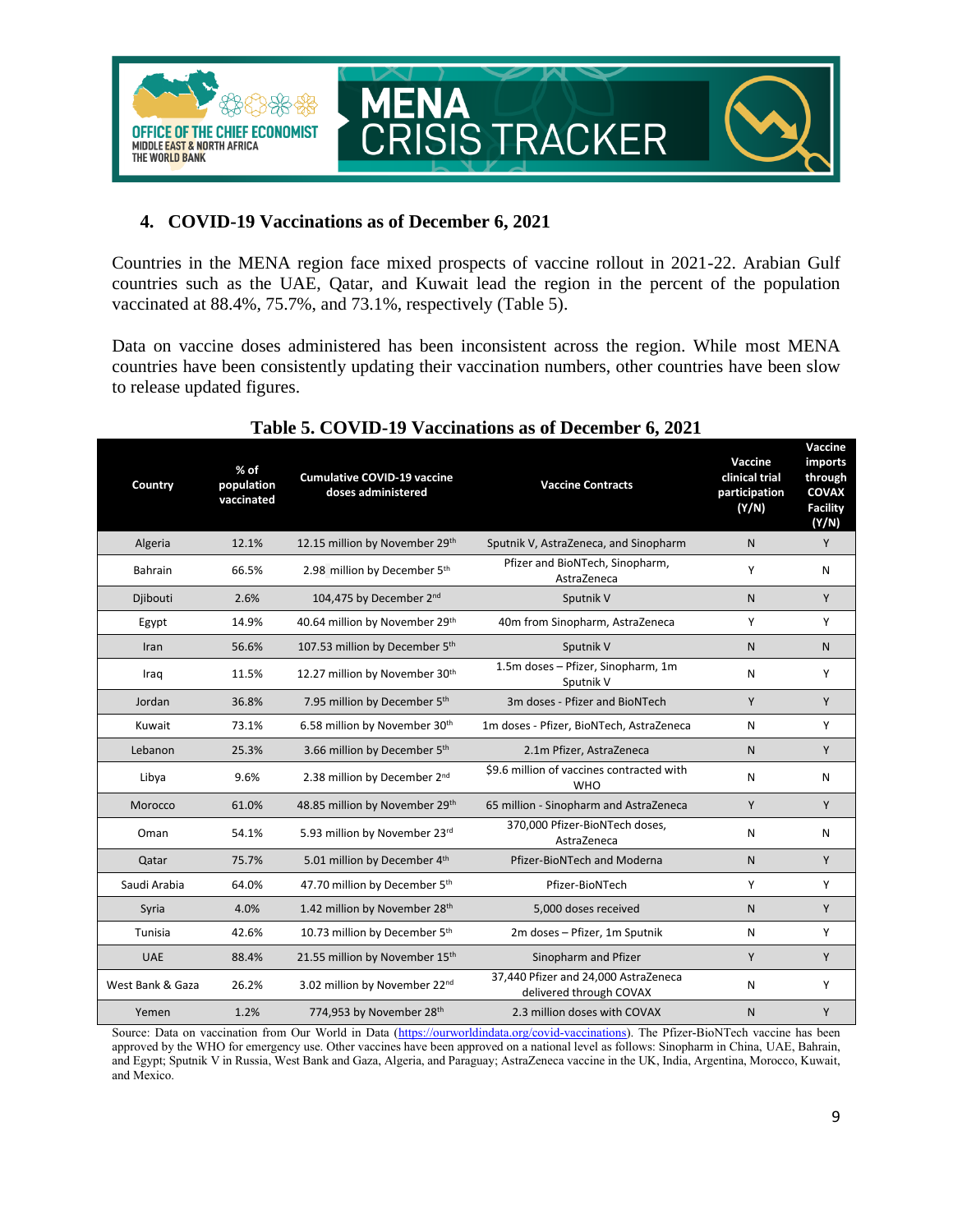

## <span id="page-9-0"></span>**II. What Is Correlated with Testing per Capita?**

Using data on testing as of December 6, 2021 we can draw some insights about the correlates of testing across countries. The regression results reported in Table 6 below show that countries that are richer, have better health security and capabilities, or are smaller, tend to test more per capita. The regional fixed effects (not presented in Table 6) show that South Asia has the largest coefficient, followed by the Gulf Cooperation Countries group, then Europe and Central Asia. These are the only regions with statistically significant coefficients relative to East Asia and the Pacific, besides Sub-Saharan Africa reporting a negative coefficient. The conclusion is that richer countries test more, but there are no scale effects from being a larger economy. Arabian gulf countries on average appear to have more testing per capita than countries from other regions apart from South Asia after controlling for population size and GDP per capita.

| <b>Model</b>                                        | <b>OLS</b>                                                      |             |             |  |
|-----------------------------------------------------|-----------------------------------------------------------------|-------------|-------------|--|
| <b>Outcome Variable</b>                             | Log of Tests per Million of Population (as of December 6, 2021) |             |             |  |
|                                                     | (1)                                                             | (2)         | (3)         |  |
| Log of GDP per capita (constant<br>2010 US\$), 2018 | $0.746***$                                                      | $0.737***$  | $0.589***$  |  |
|                                                     | (0.086)                                                         | (0.088)     | (0.088)     |  |
| Log of Population, 2018                             | $-0.267***$                                                     | $-0.284***$ | $-0.295***$ |  |
|                                                     | (0.061)                                                         | (0.066)     | (0.056)     |  |
| Global Health Security Index,<br>2019               | $0.033***$                                                      | $0.033***$  | $0.030***$  |  |
|                                                     | (0.010)                                                         | (0.010)     | (0.010)     |  |
| Days since the 100th case<br>(December 5, 2021)     |                                                                 | 0.001       | 0.000       |  |
|                                                     |                                                                 | (0.001)     | (0.001)     |  |
| Constant                                            | 9.104***                                                        | 8.999***    | 10.764***   |  |
|                                                     | (1.206)                                                         | (1.199)     | (1.095)     |  |
| <b>Region Fixed Effects</b>                         | N <sub>O</sub>                                                  | NO.         | <b>YES</b>  |  |
| Number of observations                              | 163                                                             | 163         | 163         |  |
| Adjusted R <sub>2</sub>                             | 0.732                                                           | 0.731       | 0.770       |  |

#### **Table 6. Correlates of Testing per Capita – Scale vs. Per Capita Income**

note: \*\*\* p<0.01, \*\* p<0.05, \* p<0.1, Robust Standard Errors. East Asia & Pacific omitted.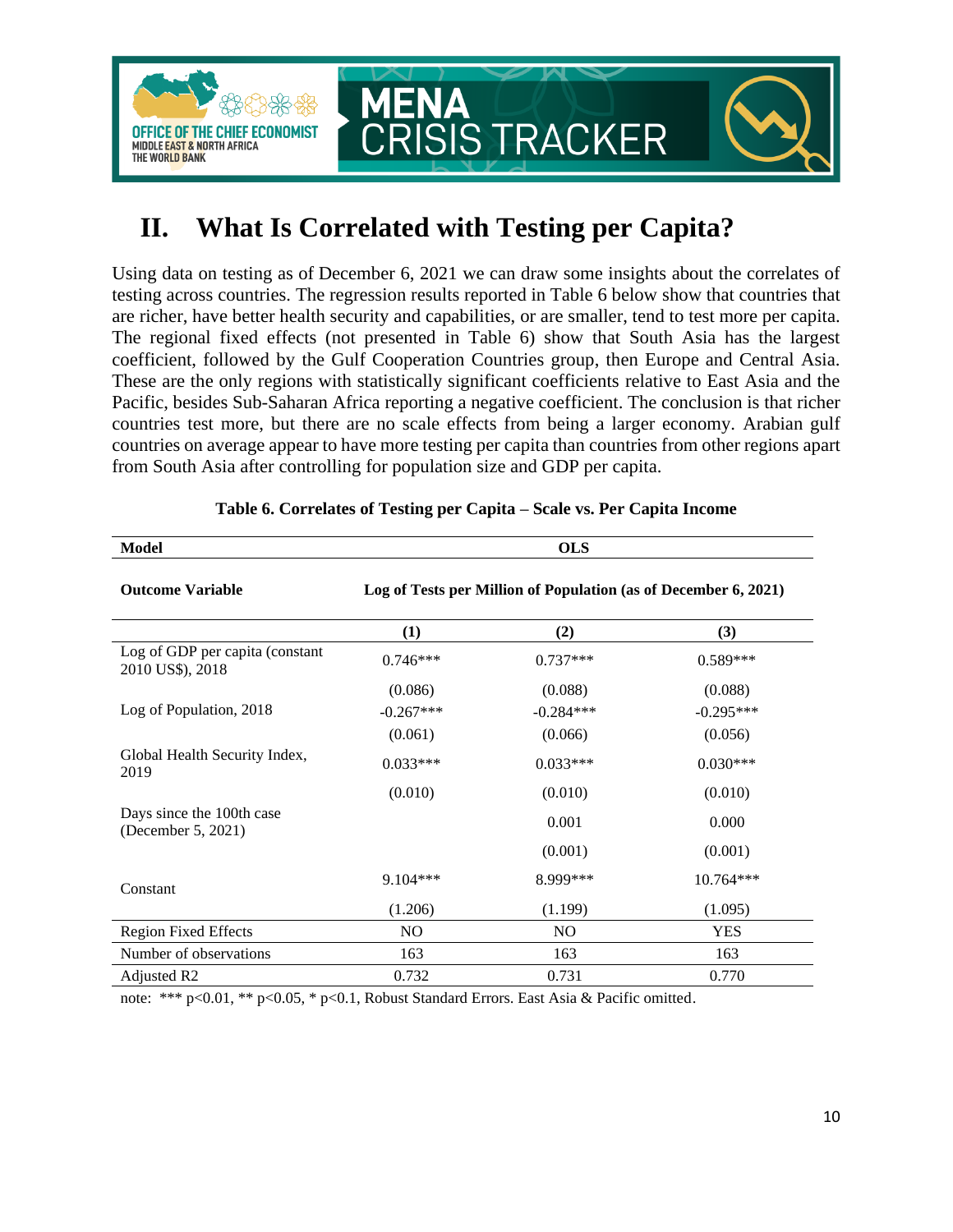

**Figure 1: Change in Forecasts October '20 - October '19 vs Total Positivity Rates (Cases/Tests %)** Growth Downgrade (Oct



Note: Y axis is the difference in growth projections (using IMF WEO data) for year 2020, October 2020 minus October 2019. X axis is the total positivity rate is a percentage calculated by dividing total number of cases by total number of tests (using Worldometer data). Sample includes all countries for which data is available.

On the right, we introduce several control variables: log of GDP per capita in 2019 (in USD, October 2020 WEO), total trade value in GDP in 2019 (percent), days since first positive case until Nov. 30, 2020 (JHU), and tourism as a % of export in 2018 (WDI).

|                                              | Glowin Downgrade (Oct<br>2020 minus Oct 2019) |             |
|----------------------------------------------|-----------------------------------------------|-------------|
|                                              | $-1$                                          | -2          |
|                                              |                                               |             |
| Total positivity rate as of<br>Dec 7, 2020   | $-0.0309$                                     | 0.0786***   |
|                                              | $-0.0337$                                     | $-0.0277$   |
| Log of GDP per capita in<br>2019             |                                               | $-1.583***$ |
|                                              |                                               | $-0.458$    |
|                                              |                                               |             |
| Tourism (% of exports in<br>2018)            |                                               | $-0.126***$ |
|                                              |                                               | $-0.0187$   |
| Trade (% of GDP in                           |                                               |             |
| 2019)                                        |                                               | $-0.0055$   |
|                                              |                                               | $-0.0045$   |
| Days from the first<br>confirmed case as Nov |                                               |             |
| 30                                           |                                               | $-0.0038$   |
|                                              |                                               | $-0.0067$   |
| Constant                                     | $-9.072***$                                   | 1.296       |
|                                              | $-0.614$                                      | $-1.726$    |
|                                              |                                               |             |
| Observations                                 | 139                                           | 139         |
| R-square                                     | 0.00413                                       | 0.389       |

Standard errors in parentheses \* p<0.10, \*\* p<0.05, \*\*\* p<0.01

The downward trendline in Figure 1 that demonstrates the relationship between change in growth forecasts and total test positivity rate reveals a negative correlation between the two variables. Using a global sample for which data is available, regression results indicate that, even after controlling for log of GDP, tourism, and trade, a higher test positivity rate means a lower GDP growth forecast. As reported in Table 6, countries that are more developed tend to have higher incidences of testing. Figure 1 shows that countries who have maintained a low overall test positivity rate are likely to have a growth forecast.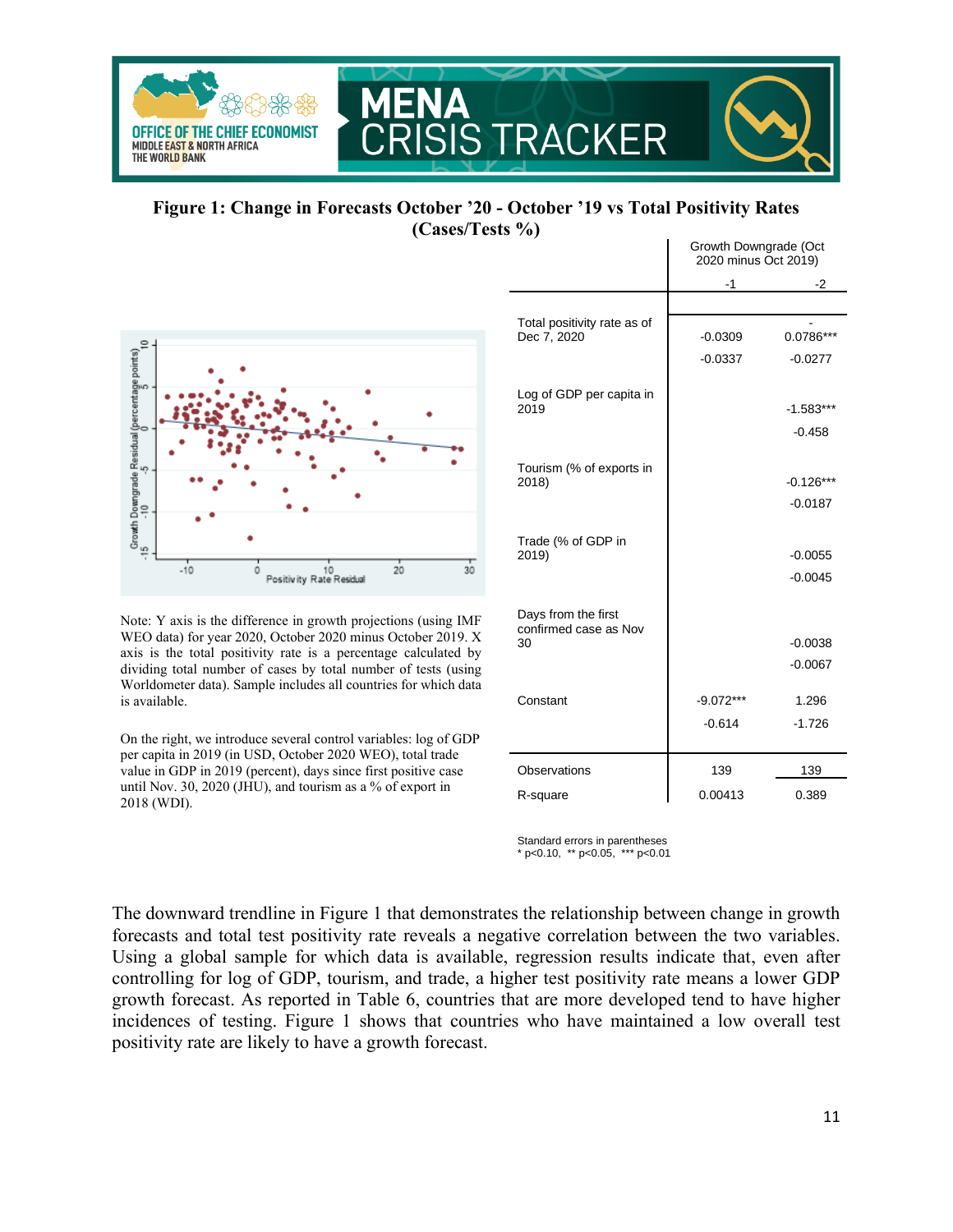

## <span id="page-11-0"></span>**III. Macroeconomic Costs**

Updated consensus growth forecasts by the private sector were released on November  $30<sup>th</sup>$ ,  $2021$ containing information available through November  $28<sup>th</sup>$ , 2021. We compute the effect of the crisis on the level of economic activity (GDP) as the growth downgrade for 2020 plus the impact of the changes in growth forecasts for 2021. MENA's 2021 GDP level reflects a downgrade of 6.3 percentage points on average (see Panel A of Figure 2).

The largest GDP-level downgrade in 2021 is seen in forecasts for Developing Oil Importers (7.3 percentage points lower than what was implied by the forecasts of December 2019), followed by GCC (7.1 percentage points) and Developing Oil Exporters (4.5 percentage points). These GDP-level downgrades can be interpreted as the expected macroeconomic costs of the COVID-19 pandemic and oil price collapse as a percent of MENA's 2019 GDP.

The expected GDP losses for 2021 have remained substantial as more information became available. In addition, the recovery in GDP level in 2021 will not be a V-shaped recovery (Panel B of Figure 2). The 2020 GDP level downgrade for MENA, using the baseline December 2019 forecasts, was 0.5 percentage points in March, 1.8 percentage points in April, 5.1 p.p. in May, 6.4 p.p. in June, 6.9 p.p. in July, 7.3 p.p. in August, 7.5 p.p. in September, 7.7 p.p. in October, 7.4 p.p. in November, and 7.5 p.p. in December. Then, in 2021, the GDP level downgrade for MENA has been 7.6 percentage points in January of 2021, 7.3 p.p. in February, 7.5 p.p. in March, and 7.2 p.p. in April, 7.4 p.p. in May, 7.1 p.p. in June, 7.2 p.p. in July, 6.6 p.p. in August, 6.2 p.p. in September, 6.1 p.p. in November and 6.3 p.p. in December. Amid a general improving trend, on average, of private sector forecasters' views of the cost of the crisis during 2020 and into 2021, the slight downgrade in the December GDP forecast reflects forecasters' concerns about implications of the new COVID Omicron variant.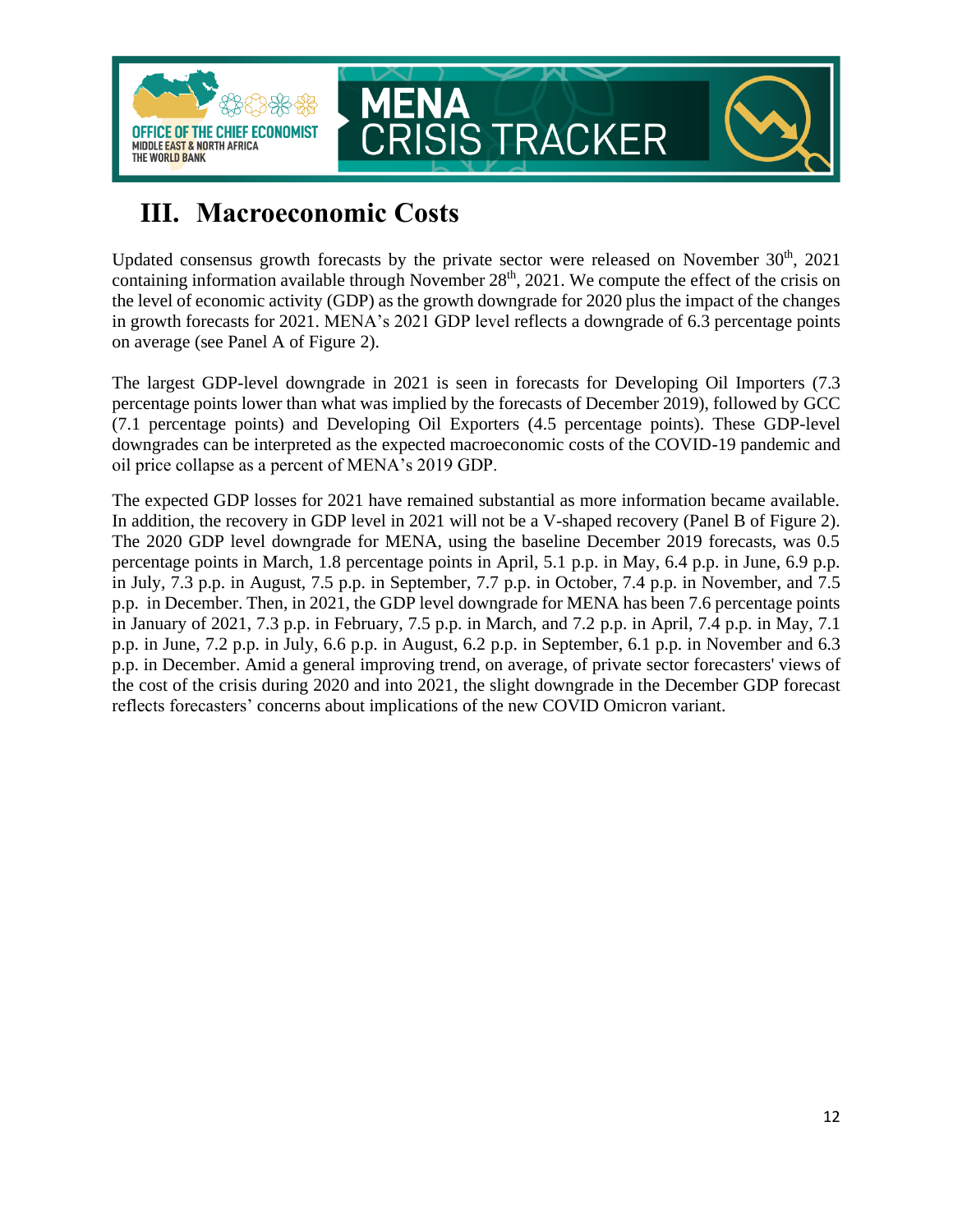

**Figure 2. Not a V-Shape Recovery Relative to the Counterfactual of No Crisis: The Expected GDP Losses of the Crisis**

**Panel B: MENA Region by Time of Forecasts**



**Panel A: By MENA Country Groups (December 2021 minus December 2019 forecasts)**

Sources: World Bank Staff calculations based on data from Focus Economics. Notes: "*GCC"* includes Bahrain, Kuwait, Oman, Qatar, Saudi Arabia, and UAE. "*Developing Oil Exporters*" includes Algeria, Iran, Iraq, and Yemen. "*Developing Oil Importers"* includes Egypt, Jordan, Lebanon, Morocco, and Tunisia. "*MENA*" includes countries in all three groups. Data for Egypt correspond to its fiscal year, running from July 1 to June 30 in Egypt.

Figure 3 presents expected GDP-level downgrades by various private sector forecasters for each country. The 2021 GDP-level forecasts for half the countries were still downgraded, though now better off than the 2020 GDP-level forecasts computed in December 2019. Lebanon has the largest downgrade. Figure 3 also reveals that the expected GDP losses during 2020 are expected to be recovered during 2021 for almost half of the countries. For the other half of MENA countries' GDPs, the current December forecasts for 2021 are slightly worsened over the November forecasts for 2021 (except for Egypt and Oman), but the GDP forecasts remain below their no-crisis counterfactual levels.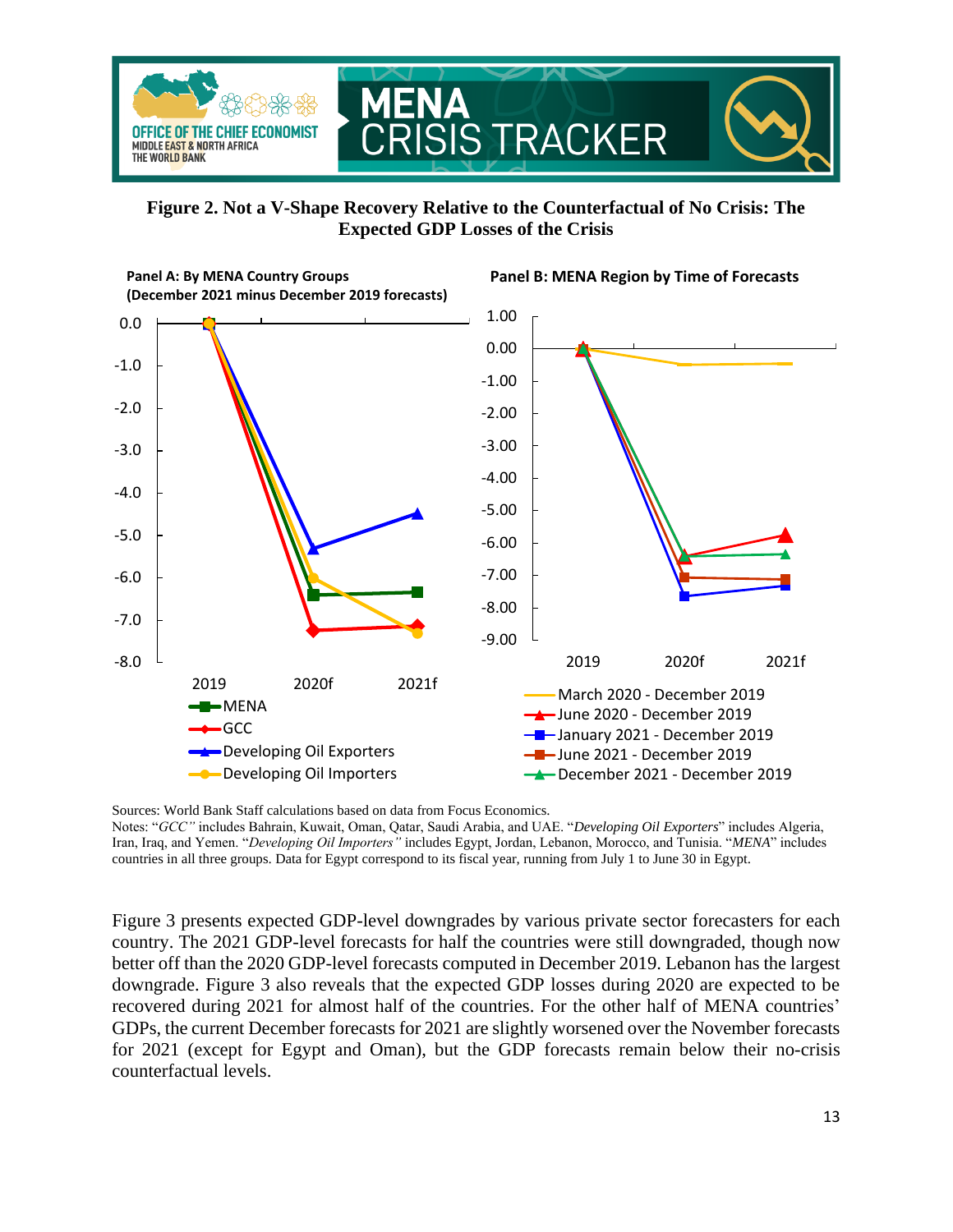

**Figure 3. Recovery Relative to the Counterfactual of No Crisis: Expected GDP-Level Downgrades of the Crisis by Country in 2020 and 2021**



Source: World Bank Staff calculations based on data from Focus Economics. Note: Data for Egypt corresponds to fiscal years (July 2019 -June 2020, and July 2020 – June 2021) not calendar years, which makes it not comparable to the data from other countries.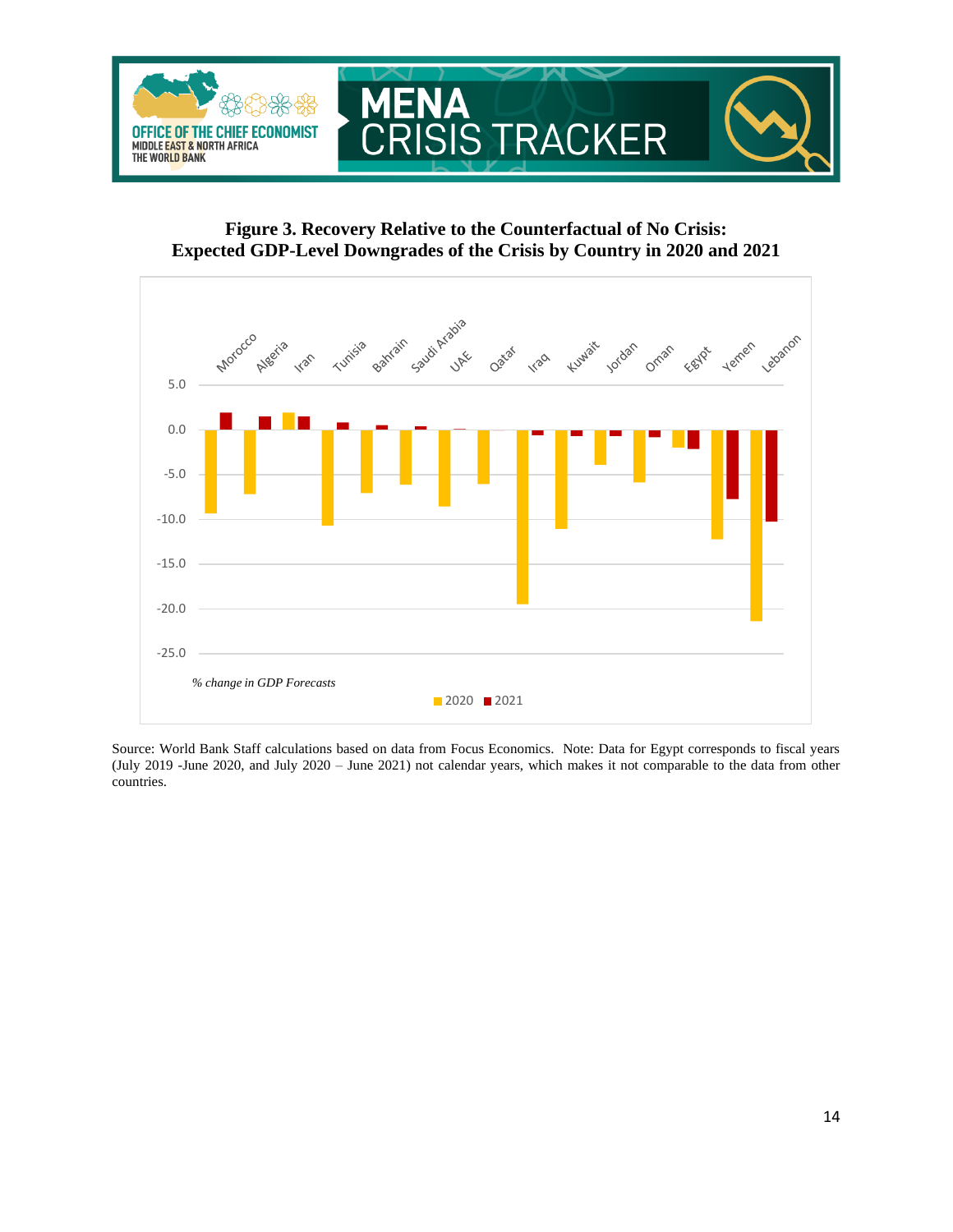

## <span id="page-14-0"></span>**IV. Poverty and Social Costs**

The crisis shock will increase poverty in 2021. The uncertainty of the magnitude of the economic shock caused by the pandemic, as well as the uncertainty of the distribution of its effects on household per capita consumption, imply that any estimate of the expected percent changes in poverty due to the pandemic relies on restrictive assumptions. Tables 7 and 8 present alternative estimates of expected percent changes in poverty headcounts for 8 developing MENA economies. Both tables show estimated impacts of the pandemic by applying poverty-rate-to-growth elasticities to changes in GDP forecasts by Focus Economics. In both sets of estimates, the elasticities are based on the assumption that the economic shock is "inequality-neutral," which means that they rely on the assumption that all households are impacted by a constant proportion of the GDP shock equal to 0.85, which is known as the "pass-through rate."

Table 7 uses a common elasticity for the eight MENA countries at each poverty threshold, which is the median elasticity for the sample of MENA countries listed in the table at each poverty line. These elasticities were estimated with pre-crisis data by [Mahler, Lakner, Aguilar and Wu \(2020\).](https://blogs.worldbank.org/opendata/impact-covid-19-coronavirus-global-poverty-why-sub-saharan-africa-might-be-region-hardest)<sup>2</sup> In contrast, the estimates reported in Table 8 allow for the poverty-to-GDP elasticities to vary across countries as well as across poverty thresholds. These estimates were provided to the Tracker by the World Bank's MENA Poverty team.

Lastly, please note that if a country has negligible pre-crisis poverty rates at low poverty-line thresholds, the absolute change in poverty rates (the number of poor people as a share of the population) can also be negligible. This is the case of Lebanon in Tables 7 and 8.

<sup>&</sup>lt;sup>2</sup> The median MENA regional inequality-neutral elasticity for the international poverty rate (\$1.9 in 2011 PPP) is -4.8, for the lower middle-income poverty rate (\$3.2 in 2011 PPP) is -3.3, and for upper middle-income poverty rate (\$5.5 in 2011 PPP) is -2.3. All these MENA-specific elasticities are larger in absolute values than median elasticities for the world as provided by World Bank Economist, Daniel Mahler of the Development Economics Data Group (DECDG) on May 1, 2020. The median global elasticities are lower: -1.4 for the \$1.9 threshold (1.4% decline in \$1.90 headcount ratio per 1% increase in GDP), the median elasticity for \$3.2 is -1.2, and the median elasticity for \$5.5 is -0.9.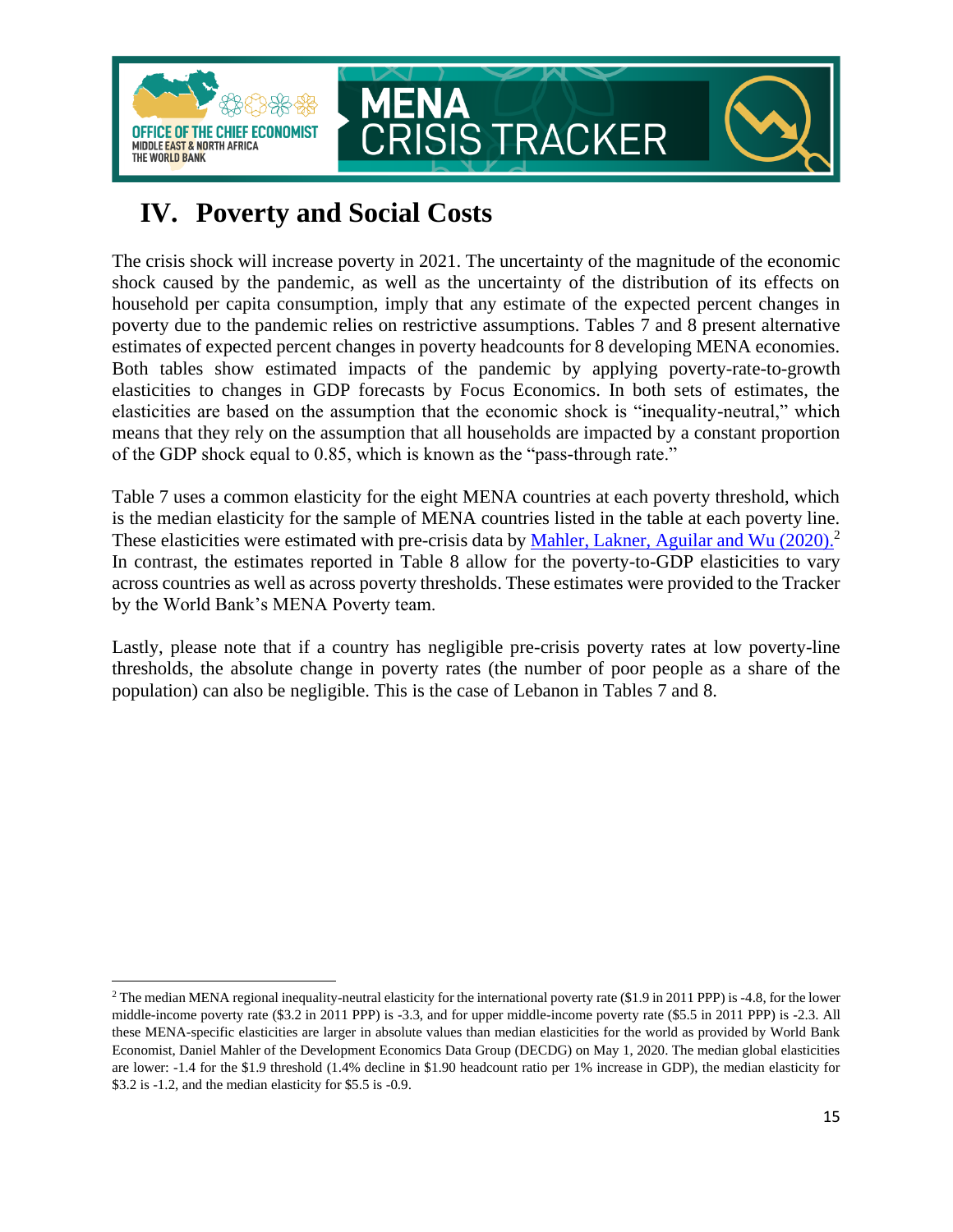

### **Table 7. Estimates of Increases in Poverty Headcounts due to the Crisis based on Private-Sector Growth Forecasts as of November 2021 and Median MENA Poverty Elasticities (percentage of pre-crisis poverty rates)**

|             | Change in<br>Forecasts (%) | % Change in Poverty Rates Due to the Crisis GDP Losses |                                                            |                                                            |  |
|-------------|----------------------------|--------------------------------------------------------|------------------------------------------------------------|------------------------------------------------------------|--|
| Country     |                            | International poverty<br>rate (\$1.9 in 2011 PPP)      | Lower middle-income<br>poverty rate (\$3.2 in<br>2011 PPP) | Upper middle-income<br>poverty rate (\$5.5 in<br>2011 PPP) |  |
|             | 2021                       | 2021                                                   | 2021                                                       | 2021                                                       |  |
| Algeria     | 1.5                        | $-7.2$                                                 | $-5.0$                                                     | $-3.5$                                                     |  |
| Egypt       | $-2.1$                     | 10.1                                                   | 6.9                                                        | 4.8                                                        |  |
| <b>Iran</b> | 1.5                        | $-7.2$                                                 | $-5.0$                                                     | $-3.5$                                                     |  |
| Iraq        | $-0.6$                     | 2.9                                                    | 2.0                                                        | 1.4                                                        |  |
| Jordan      | $-0.7$                     | 3.4                                                    | 2.3                                                        | 1.6                                                        |  |
| Lebanon     | $-10.2$                    | 49.0                                                   | 33.7                                                       | 23.5                                                       |  |
| Morocco     | 1.9                        | $-9.1$                                                 | $-6.3$                                                     | $-4.4$                                                     |  |
| Tunisia     | 0.8                        | $-3.8$                                                 | $-2.6$                                                     | $-1.8$                                                     |  |

Source: MNACE Staff calculations based on data from Focus Economics and poverty-GDP elasticities by Daniel Mahler (World Bank, DECDG). The median MENA regional inequality-neutral elasticity for the international poverty rate (\$1.9 in 2011 PPP) is -4.8, for the lower middle-income poverty rate (\$3.2 in 2011 PPP) is -3.3, and for upper middle-income poverty rate (\$5.5 in 2011 PPP) is -2.3. \* indicates that pre-crisis poverty rates at the indicated thresholds were estimated at zero. Forecasts for Egypt are based on data from its fiscal year of 2021, which runs from July 1<sup>st</sup>, 2020 to June 30, 2021.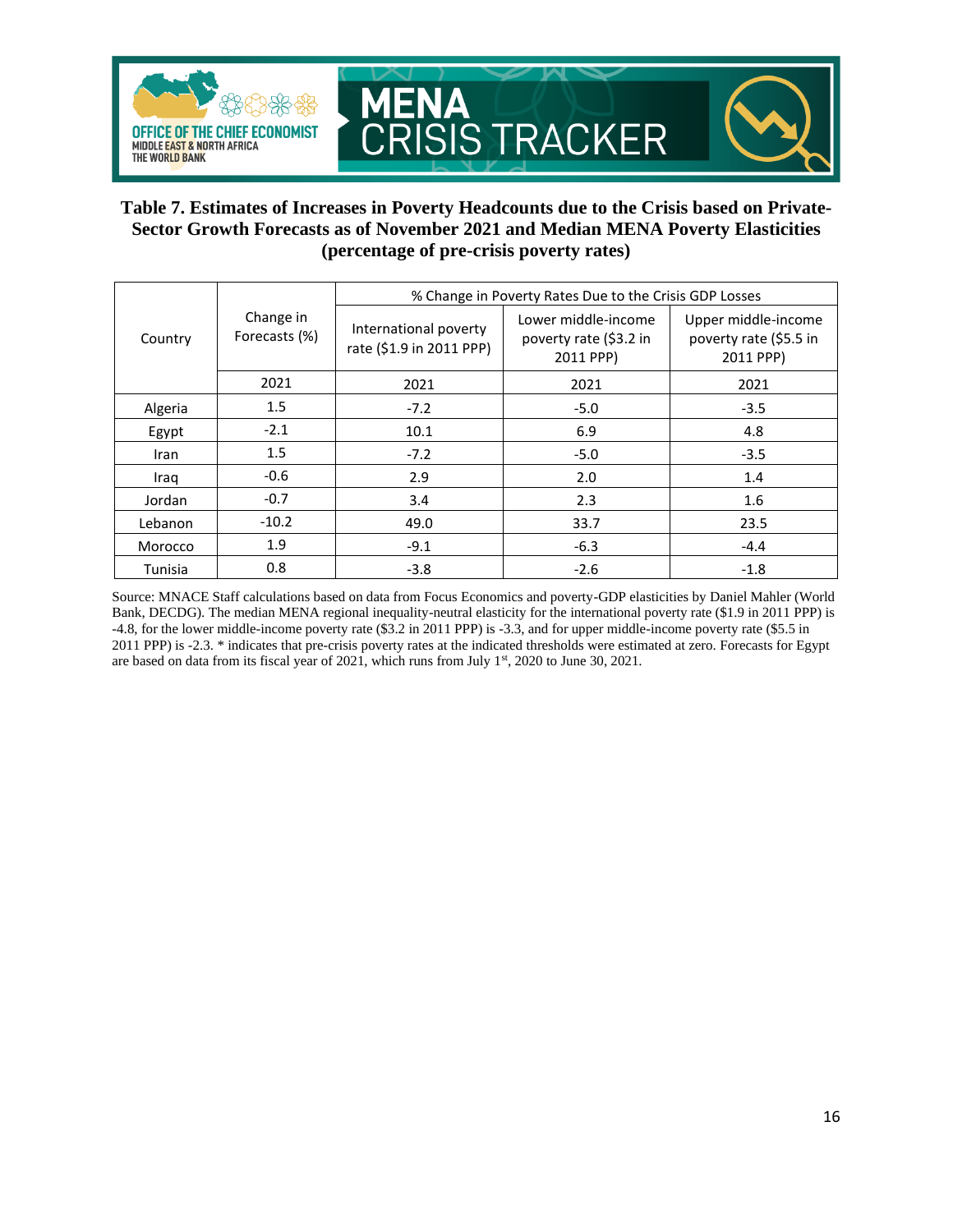

### **Table 8. Estimates of Increases in Poverty Headcounts due to the Crisis based on Private-Sector Growth Forecasts as of November 2021 using Varying Elasticities (percentage of pre-crisis poverty rates)**

|             | Change in<br>forecasts (%) | % Change in Poverty Headcount Due to Expected GDP Losses from the Crisis |                                                   |                                                   |
|-------------|----------------------------|--------------------------------------------------------------------------|---------------------------------------------------|---------------------------------------------------|
| Country     | 2021                       | International poverty<br>rate (\$1.9 in 2011 PPP)                        | International poverty<br>rate (\$3.2 in 2011 PPP) | International poverty<br>rate (\$5.5 in 2011 PPP) |
| Algeria     | 1.5                        | 17.0                                                                     | 28.3                                              | 17.0                                              |
| Egypt       | $-2.1$                     | 14.8                                                                     | 10.9                                              | 3.4                                               |
| <b>Iran</b> | 1.5                        | $-27.8$                                                                  | $-22.1$                                           | $-16.2$                                           |
| Iraq        | $-0.6$                     | 130.5                                                                    | 65.7                                              | 27.1                                              |
| Jordan      | $-0.7$                     | 1.3                                                                      | 16.8                                              | 13.3                                              |
| Lebanon     | $-10.2$                    | 0.0                                                                      |                                                   | 223.1                                             |
| Morocco     | 1.9                        | 22.1                                                                     | 22.9                                              | 16.2                                              |
| Tunisia     | 0.8                        | 53.9                                                                     | 41.9                                              | 28.3                                              |

Source: World Bank Staff calculations based on data from Focus Economics and varying poverty-GDP elasticities. "—" indicates that pre-crisis poverty rates at the indicated thresholds were estimated at zero.<sup>3</sup>

As mentioned, the estimates of the impact of the crisis on the number of poor people presented in Tables 7 and 8 rely on the weak assumption that the impact is "inequality neutral." Yet, it is likely that some individuals or households will be more severely affected than others. Across the region, those at risk of falling into poverty are probably self-employed, informal sector workers who lack social protection, and individuals working in sectors directly hit by the COVID-19 crisis. Migrant workers for example in GCC countries—are excluded from safety nets available to citizens. In addition, the crisis is affecting some industries more than others, which implies that the economic risk of individuals depends on their sector of employment. For example, hard-hit sectors include tourism, retail, textile, and garment industries, which are particularly salient for the economies of Lebanon, Tunisia, Morocco, and Egypt. Individuals whose livelihoods are tied to these sectors are probably at a higher risk of falling into poverty. Thus, the estimates of the expected increases in the number of poor people need to be interpreted with a grain of salt. But it suffices to say that poverty is expected to rise, possibly by large numbers.

<sup>&</sup>lt;sup>3</sup> The estimates of the increase in the number of poor people relative to the counterfactual scenario of no crisis are based on simulations. The results are sensitive to the pre-Covid distribution of household consumption per capita. In the case of Lebanon, the original data come from the 2011/2012 household survey. The poverty rates since then were estimated by applying a pass through of GDP per capita growth to household per capita consumption, assuming that all households were affected by the same proportion -- the inequality-neutral shock assumption. Earlier this month, the revised 2011 purchasing power parities data (released in May 2020 from the International Comparison Program (ICP)) was updated in the poverty calculation. The result was that measured poverty in 2011 and all subsequent years were estimated to be lower than previously thought. More importantly, the distribution of per capita consumption at the bottom tail (low levels of per capita consumption) is flat, and thus the poverty elasticity with respect to GDP shocks also fell. This explains why the current estimates in Table 8 for Lebanon and other countries are lower than those previously reported in this Tracker.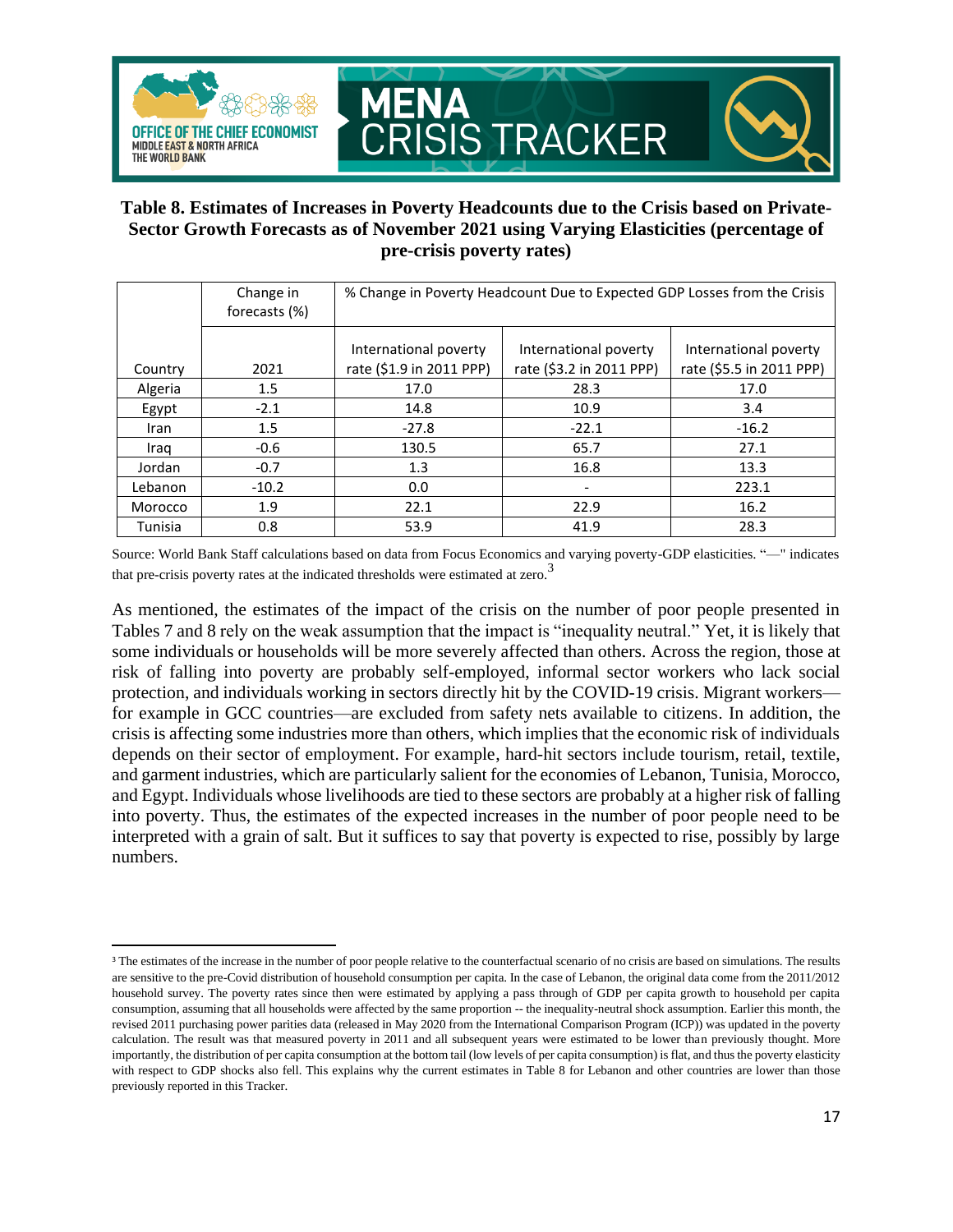

## <span id="page-17-0"></span>**V. Insights from the MENA Welfare Observatory (Poverty Team)**

### **1. Food Price Changes**

COVID-19 poses considerable risks to already vulnerable populations. One of these risks come from rising food prices, which have come under stress due to breakdowns in global supply chains. Food-price inflation is assessed here by analyzing changes in food prices since February 2020 (prior to COVID-19) across the MENA region, for five food categories: carbohydrates, diary, fruits, meats, and vegetables. Across the region food prices have been rising (see Figure 4). In most countries price increases have been modest (5% or less) but in Djibouti, Iran, Lebanon, Syria, Yemen, and even Malta prices of staples have increased by more than 20 percent since February 14th, 2020. Lebanon, Djibouti, Syria, and Yemen have been particularly hard hit, with prices increasing across the board between February 14, 2020 and November 16, 2021. Since food expenditures tend to account for a large share of poor households' consumption relative to rich households, food inflation tends to be regressive.



### **Figure 4: Food Price Changes between February 14, 2020 and as of November 16, 2021**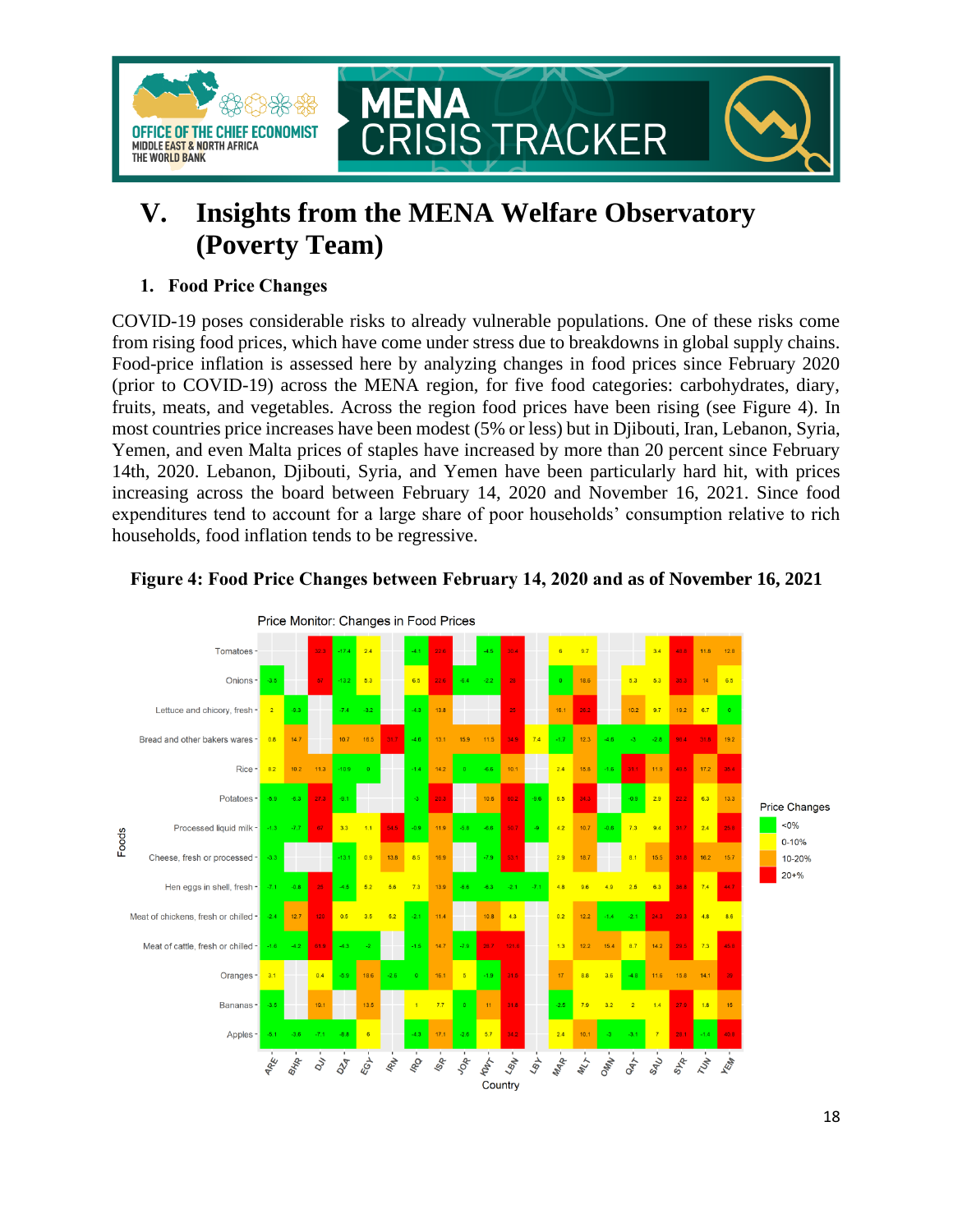

Note: WB calculations based on food price data from the FAO.

## <span id="page-18-0"></span>**VI. Insights from Academia**

#### 1. [Covid-19 and Food Security Challenges in the MENA Region](https://erf.org.eg/publications/covid-19-and-food-security-challenges-in-the-mena-region-2/)

by Dina Atef Mandour, Economic Research Forum Working Paper No. 1506, November 2021.

Apart from being a health crisis in the first place, COVID-19 at its core is an economic as well as a food security potential crises. This paper assesses the link between the pandemic and food security status with special focus on the MENA region. It highlights the different channels through which the pandemic could impact the status of food security (FS), with its different pillars including affordability, availability, and utilization. Globally as well as in the MENA region, COVID has mainly affected the affordability and utilization pillars of FS, and had negligible effects on the availability pillar, at least in the interim. To understand the link between food insecurity and the pandemic, the study employs two types of datasets and correspondingly two equations were estimated using two different indicators for measuring food security and two indicators to proxy the effect of the pandemic. The two approaches confirmed that the variability in food security status across all countries is significantly negatively related to the pandemic stringency on global and MENA region levels. The empirical assessment has drawn vivid attention to the relative importance of the role of institutional and demographic prerequisites, consecutively, needed to handle the pandemic in explaining the food insecurity variability across all countries, compared to the effect of the stringency of the pandemic as measured by the number of confirmed cases. Regression results show the MENA region is at a disadvantaged situation compared to the rest of the world, regarding its coping capacity limitations as represented by the weak governance, high prevalence of corruption and fragile health systems in explaining countries' variability in food security levels. COVID has thus the potential of being the catalyst that would intensify the urgency to undertake radical reforms in food systems and to revisit several directly and indirectly related structural and institutional rigidities that have affected accessibility and utilization pillars in MENA region.

#### 2. [The Effects of Fiscal Measures During COVID-19](https://www.imf.org/en/Publications/WP/Issues/2021/11/05/The-Effects-of-Fiscal-Measures-During-COVID-19-504347)

by Pragyan Deb, Davide Furceri, Jonathan D. Ostry, Nour Tawk, and Naihan Yang.

This paper empirically examines the effects of fiscal policy measures during the COVID-19 pandemic, using a novel database of daily fiscal policy announcements—classified by type of fiscal measure and high-frequency economic indicators for 52 countries from January 1 to December 31, 2020. The results suggest that fiscal policy announcements have been effective in stimulating economic activity, boosting confidence, and reducing unemployment, but their effect varies by type of measure and country characteristics. Emergency lifeline measures (which form the bulk of below-the-line measures) are more effective when containment policies are stringent, providing cashflow support to firms and households. Demand-support measures (which comprise most of above-the-line measures) are more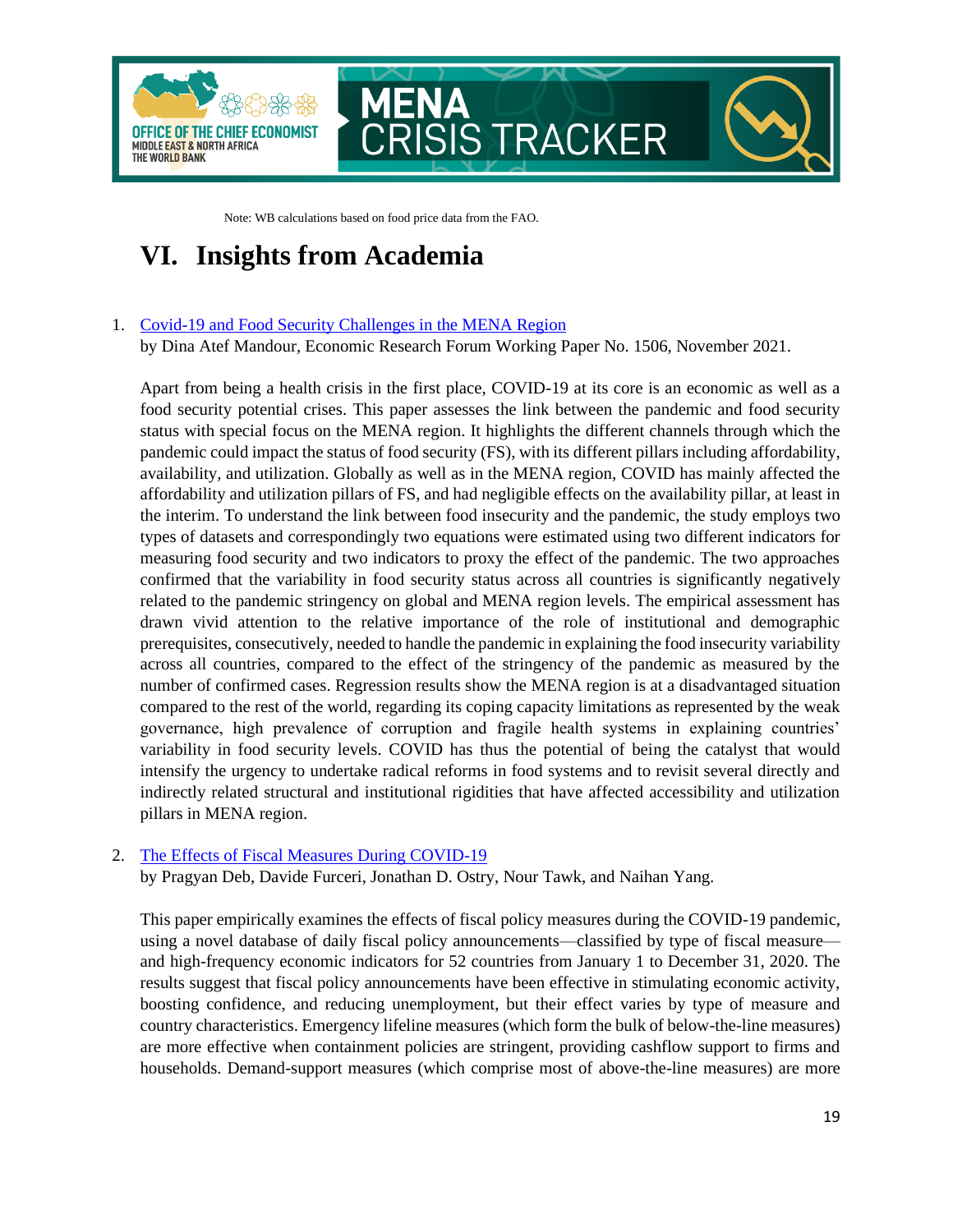

effective when containment measures are relaxed.

3. [Developing economy debt after the pandemic](https://voxeu.org/article/developing-economy-debt-after-pandemic)

By M. Ayhan Kose, Franziska Ohnsorge, Carmen Reinhart, Kenneth Rogoff

Global government debt soared in last year's pandemic-induced global recession. It may now be tempting to rely on the post-pandemic growth and inflation rebound to reduce debt burdens. This column argues, however, that medium-term growth prospects are diming, and inflation helps reduce debt burdens only under particular circumstances. As a result, some developing economies may eventually need to resort to debt default to restore fiscal sustainability, with the associated heavy economic and political cost. The global community can help by coordinating prompt and efficient debt relief and restructuring.

4. [A Mountain of Debt: Navigating the Legacy of the Pandemic](https://openknowledge.worldbank.org/bitstream/handle/10986/36386/A-Mountain-of-Debt-Navigating-the-Legacy-of-the-Pandemic.pdf?sequence=1&isAllowed=y) by M. Ayhan Kose, Franziska Ohnsorge, and Naotaka Sugawara

The COVID-19 pandemic has triggered a massive increase in global debt levels and exacerbated the trade-offs between the benefits and costs of accumulating government debt. This paper examines these trade-offs by putting the recent debt boom into a historical context. It reports three major findings. First, during the 2020 global recession, both global government and private debt levels rose to record highs, and at their fastest single-year pace, in five decades. Second, the debt-financed, massive fiscal support programs implemented during the pandemic supported activity and illustrated the benefits of accumulating debt. However, as the recovery gains traction, the balance of benefits and costs of debt accumulation could increasingly tilt toward costs. Third, more than two-thirds of emerging market and developing economies are currently in government debt booms. On average, the current booms have already lasted three years longer, and are accompanied by a considerably larger fiscal deterioration, than earlier booms. About half of the earlier debt booms were associated with financial crises in emerging market and developing economies.

#### 5. [COVID-19 uncertainty: A tale of two tails](https://voxeu.org/article/covid-19-uncertainty-tale-two-tails)

by Philip Bunn, David E. Altig, Lena Anayi, Jose Maria Barrero, Nicholas Bloom, Steven Davis, Brent Meyer, Emil Mihaylov, Paul Mizen, and Gregory Thwaites.

Abstract: The onset of the COVID-19 pandemic triggered a massive spike in uncertainty. This article presents data from panel surveys of US and UK business executives to document how uncertainty over own-firm sales growth rates over the year ahead roughly doubled in reaction to the shock. Firm-level uncertainty receded after spring 2020 but remains much higher than pre-COVID levels. The nature of this uncertainty has shifted greatly since the pandemic struck, from an enormous widening in perceived downside risk to a sharp increase in upside risk. Economic uncertainty associated with the pandemic has morphed from a tale of the lower tail into a tale about the upper tail.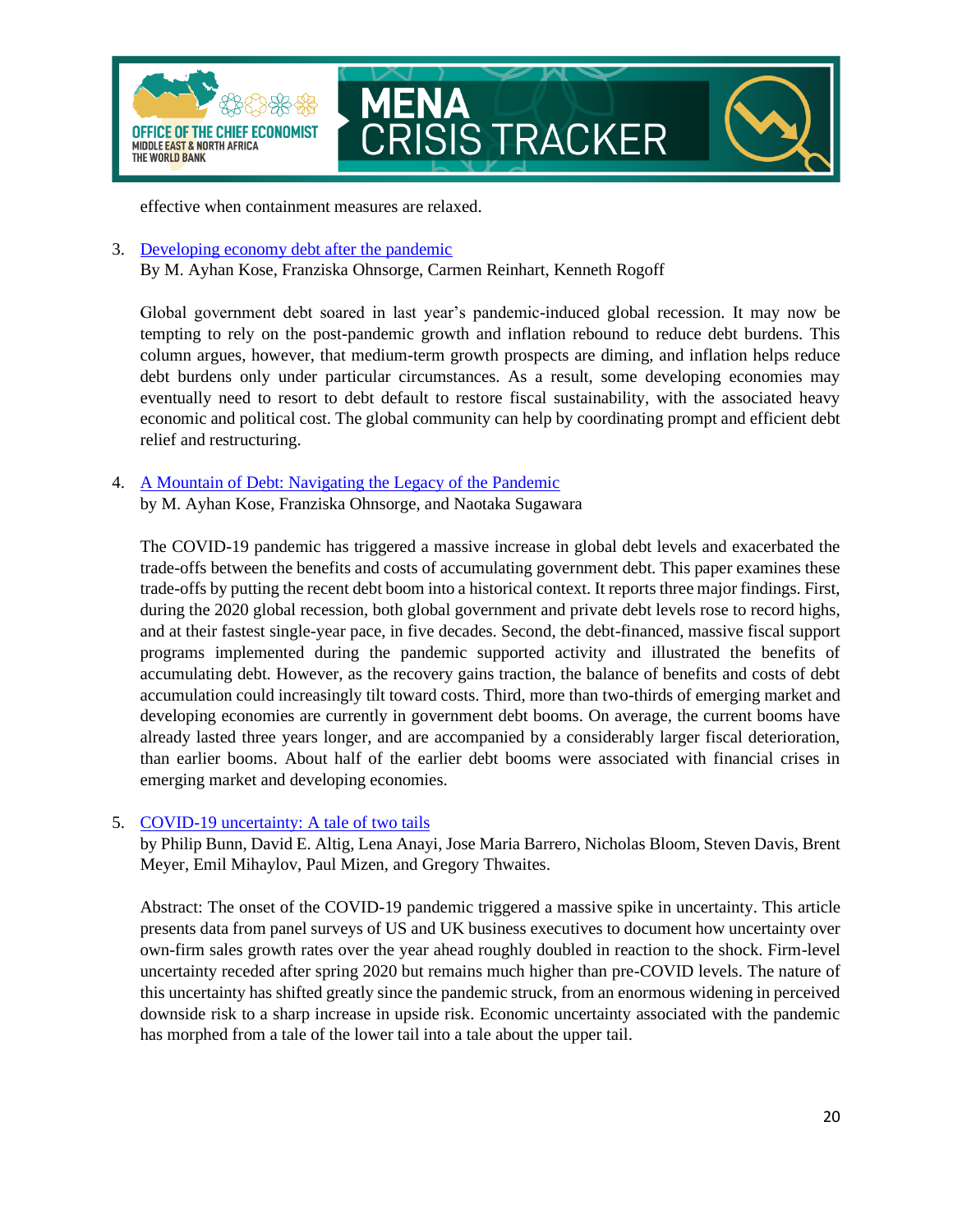

## **VII. Useful Resources for Information on COVID-19**

<span id="page-20-0"></span>

| <b>COVID-19 &amp; Government</b><br><b>Response Trackers</b> | <b>Description</b>                                                                                      | Link                                                                                                                             |
|--------------------------------------------------------------|---------------------------------------------------------------------------------------------------------|----------------------------------------------------------------------------------------------------------------------------------|
| World Bank                                                   | World Bank COVID-19 Operations Projects                                                                 | https://www.worldbank.org/en/about/what-we-do/brief/world-bank-<br>group-operational-response-COVID-19-coronavirus-projects-list |
| Worldometer                                                  | Daily updates of data on COVID-19 spread,<br>fatalities, and testing per capita                         | https://www.worldometers.info/coronavirus/                                                                                       |
| Coronavirus News Tracker                                     | Daily updates on COVID-19 media coverage<br>including the levels of panic and<br>misinformation         | https://coronavirus.ravenpack.com/                                                                                               |
| <b>WHO</b> Tracker                                           | Daily updates of new COVID-19 cases, total<br>confirmed cases, and death totals                         | https://covid19.who.int/                                                                                                         |
| Our World in Data                                            | Visualization and downloadable data on daily<br>COVID-19 statistics                                     | https://ourworldindata.org/coronavirus                                                                                           |
| <b>Bloomberg Live</b>                                        | COVID-19 visuals including global map of<br>travel restrictions                                         | https://www.bloomberg.com/graphics/2020-coronavirus-cases-world-<br>$\frac{map}{ }$                                              |
| Johns Hopkins Coronavirus<br><b>Research Center</b>          | COVID-19 totals of cases, deaths, and testing<br>with visuals                                           | https://coronavirus.jhu.edu/map.html                                                                                             |
| <b>Financial Times</b><br>Coronavirus Tracker                | Visualization of COVID-19 daily deaths per<br>country including government response<br>stringency index | https://www.ft.com/coronavirus-latest                                                                                            |
| Oxford University                                            | Government response Tracker                                                                             | https://www.bsg.ox.ac.uk/research/research-projects/coronavirus-<br>government-response-tracker                                  |
| Ugo Gentilini (World Bank<br>Social Protection Expert)       | Social Protection Response to COVID-19                                                                  | https://www.ugogentilini.net/                                                                                                    |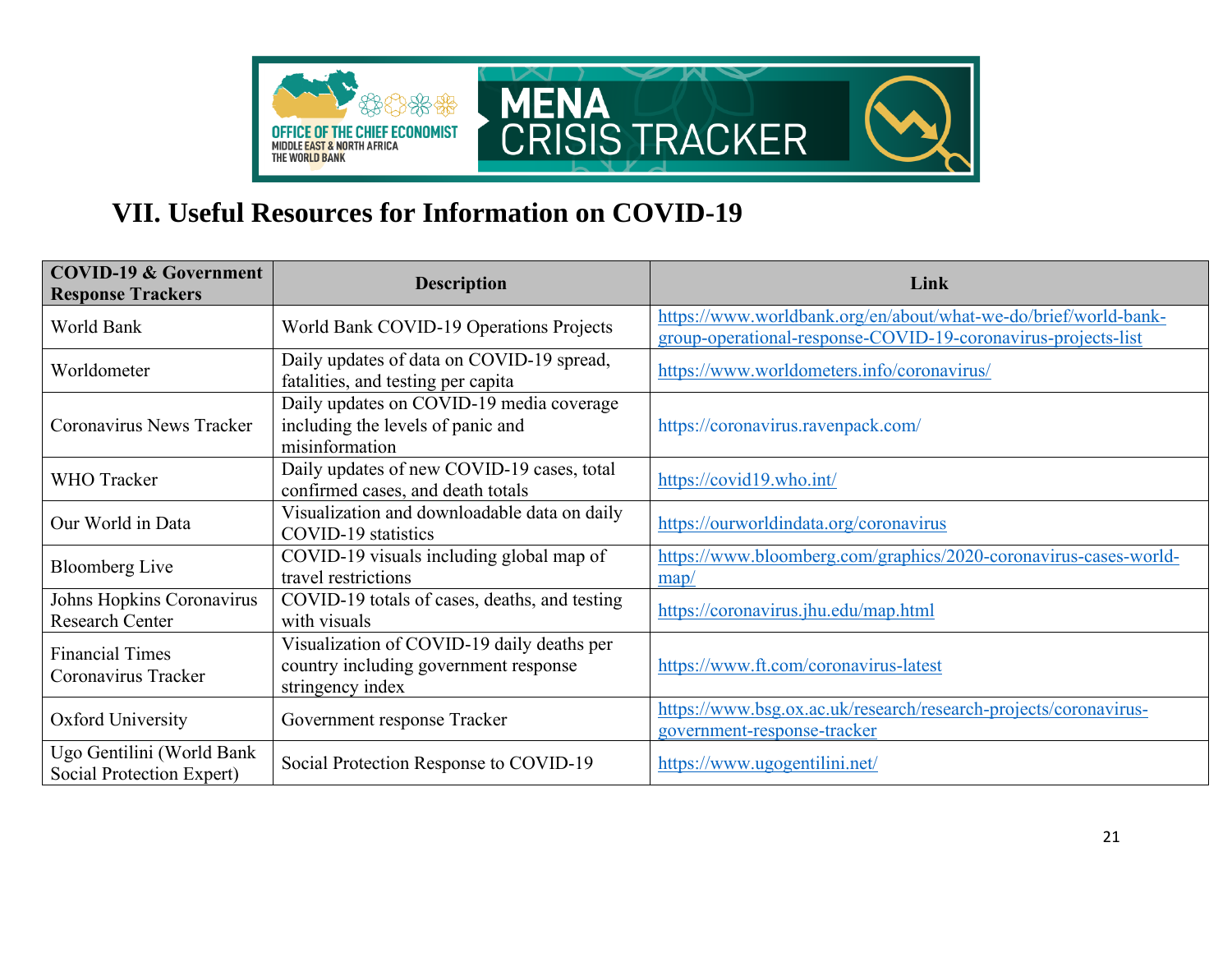



| Worldwide Lockdown<br>Dataset                                 | Dataset of lockdowns by country                                                                                                                                                                                                                                                                                                                                 | https://www.kaggle.com/jcyzag/covid19-lockdown-dates-by-<br>country#countryLockdowndates.csv                                    |
|---------------------------------------------------------------|-----------------------------------------------------------------------------------------------------------------------------------------------------------------------------------------------------------------------------------------------------------------------------------------------------------------------------------------------------------------|---------------------------------------------------------------------------------------------------------------------------------|
| <b>IMF</b>                                                    | Global Fiscal Support Monitor with a<br>breakdown of country-specific fiscal responses<br>to COVID-19                                                                                                                                                                                                                                                           | https://blogs.imf.org/2020/05/20/tracking-the-9-trillion-global-fiscal-<br>support-to-fight-COVID-19/                           |
| The Guardian                                                  | COVID vaccine tracker: when will a<br>coronavirus be ready?                                                                                                                                                                                                                                                                                                     | https://www.theguardian.com/world/ng-interactive/2020/aug/31/covid-<br>vaccine-tracker-when-will-a-coronavirus-vaccine-be-ready |
| <b>Human Mobility Data</b>                                    | <b>Description</b>                                                                                                                                                                                                                                                                                                                                              | Link                                                                                                                            |
| Cuebiq                                                        | Analysis of mobility and shelter in place<br>analysis by tracking movement of its users<br>through their devices (mostly US so far).<br>Cuebiq maintains direct relationships with 80+<br>apps that reach a diverse base of anonymous,<br>opted-in users, giving the ability to collect<br>accurate and precise SDK location data at scale<br>on a daily basis. | https://www.cuebiq.com/visitation-insights-covid19/                                                                             |
| Facebook Disease<br><b>Prevention Maps</b>                    | Mobility patterns tracked using Facebook data                                                                                                                                                                                                                                                                                                                   | https://dataforgood.fb.com/tools/disease-prevention-maps/                                                                       |
| <b>Satellite Data (to capture</b><br><b>COVID-19</b> effects) | <b>Description</b>                                                                                                                                                                                                                                                                                                                                              | Link                                                                                                                            |
| ESA: Sentinel 5P                                              | Air Pollution Maps                                                                                                                                                                                                                                                                                                                                              | https://earth.esa.int/web/guest/missions/esa-eo-missions/sentinel-5p                                                            |
| NASA Goddard: Black<br>Marble                                 | Night Lights maps                                                                                                                                                                                                                                                                                                                                               | https://blackmarble.gsfc.nasa.gov/#home                                                                                         |